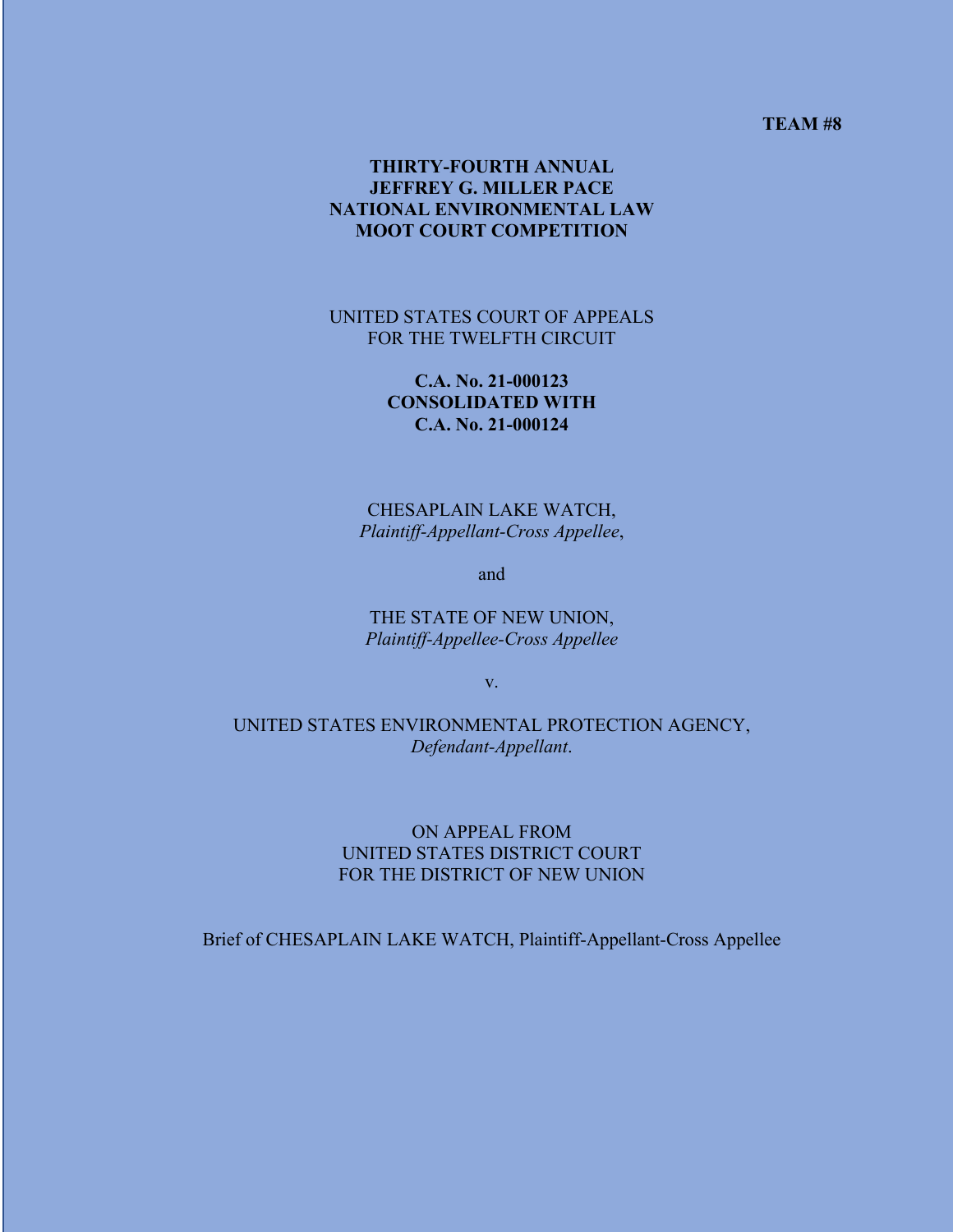|                |           | <u>LADLE OF CONTENTS</u>                                                                                                                                                                                                                                                                                                                                                                                                                                      |
|----------------|-----------|---------------------------------------------------------------------------------------------------------------------------------------------------------------------------------------------------------------------------------------------------------------------------------------------------------------------------------------------------------------------------------------------------------------------------------------------------------------|
|                |           |                                                                                                                                                                                                                                                                                                                                                                                                                                                               |
|                |           |                                                                                                                                                                                                                                                                                                                                                                                                                                                               |
|                |           |                                                                                                                                                                                                                                                                                                                                                                                                                                                               |
|                |           |                                                                                                                                                                                                                                                                                                                                                                                                                                                               |
| $\mathbf{I}$ . |           |                                                                                                                                                                                                                                                                                                                                                                                                                                                               |
|                |           |                                                                                                                                                                                                                                                                                                                                                                                                                                                               |
|                |           |                                                                                                                                                                                                                                                                                                                                                                                                                                                               |
|                |           |                                                                                                                                                                                                                                                                                                                                                                                                                                                               |
| I.             |           | EPA's Determination to Reject the New Union Chesaplain Watershed<br>Phosphorus TMDL and Adopt Its Own TMDL and Implementation Plan for the                                                                                                                                                                                                                                                                                                                    |
|                | A.        | EPA's determination to reject the New Union Chesaplain Watershed<br>phosphorous TMDL and adopt its own TMDL and implementation plan is ripe                                                                                                                                                                                                                                                                                                                   |
|                | <b>B.</b> | EPA's determination to reject the New Union Chesaplain Watershed<br>phosphorous TMDL and adopt its own TMDL and implementation plan is ripe<br>for judicial review because withholding court consideration would impose a                                                                                                                                                                                                                                     |
| II.            |           | EPA's Determination to Reject the New Union Chesaplain Watershed<br>Phosphorous TMDL Was Correct Because the TMDL Failed to Include<br>Wasteload Allocations and Load Allocations in Its Interpretation of the Term                                                                                                                                                                                                                                           |
|                | A.        | The plain meaning of the term "total" within the term "total maximum daily<br>load" is clear and unambiguous and calls for a comprehensive TMDL that<br>includes allocations of pollution levels among different kinds of sources12                                                                                                                                                                                                                           |
|                | <b>B.</b> | Even if this Court finds the term "total" within TMDL is ambiguous, EPA's<br>interpretation of CWA $\S$ 303(d) is permissible because EPA acted within its<br>regulatory authority which reflects a legitimate policy choice by including                                                                                                                                                                                                                     |
| Ш.             | A.        | EPA's Adoption of the Lake Chesaplain TMDL Consisting of Annual Pollution<br>Loading Reduction to be Phased in Over Five Years Violates CWA § 303(d)<br>Because the TMDL Is Not Provided in Daily Terms and the Adoption of the<br>Phased TMDL Does Not Meet the Requirements Necessary to Achieve CWA<br>This Court should not grant deference to the EPA because the EPA's use of<br>"annual" rather than "daily" terms and "phased reductions" rather than |
|                |           | "maximum loads" in its TMDL violate the plain meaning of CWA § 303(d)19                                                                                                                                                                                                                                                                                                                                                                                       |

# **TABLE OF CONTENTS**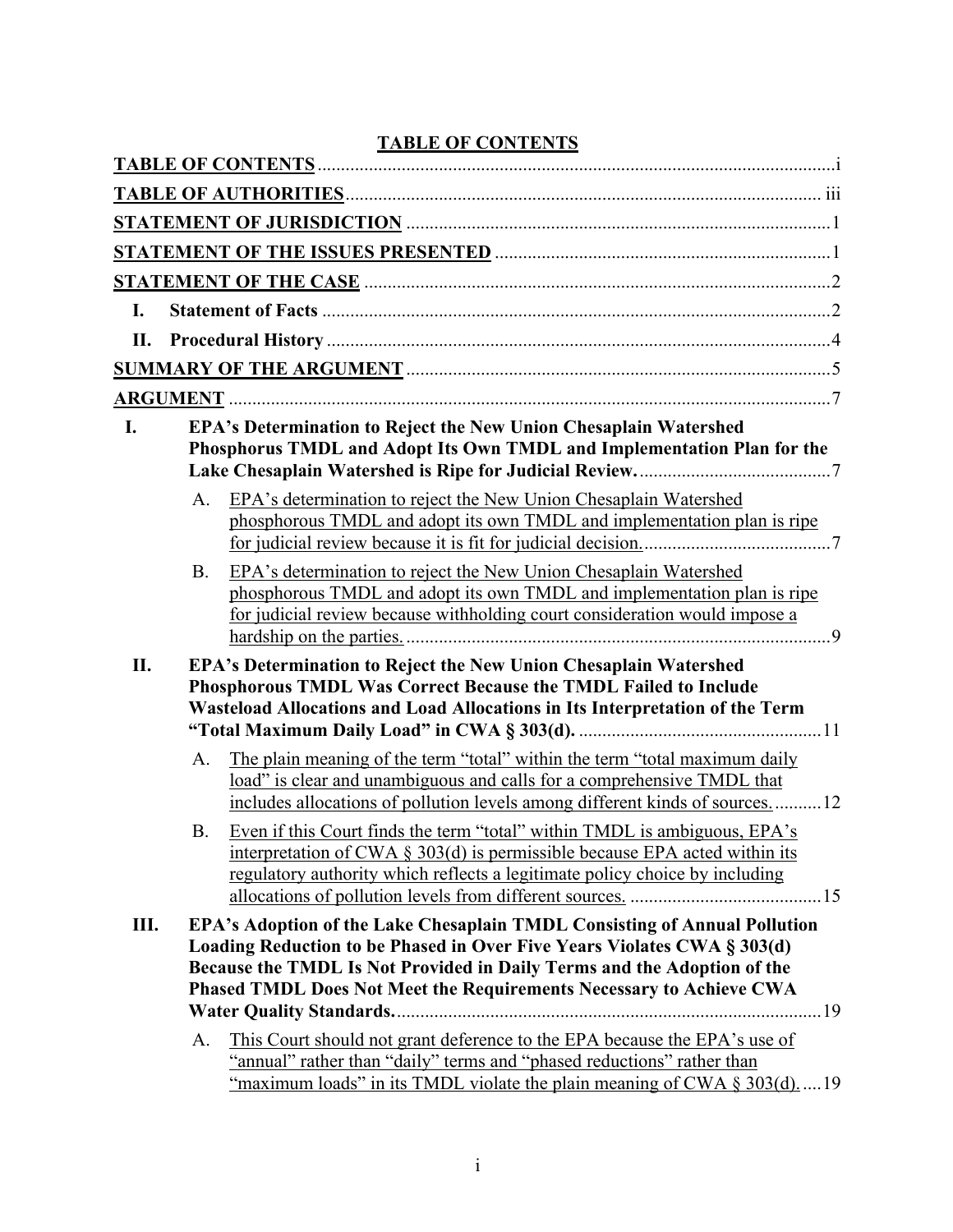|     | Β.        | Even if this Court finds ambiguity, the EPA's interpretation of CWA $\S$ 303(d) is<br>impermissible because it does not abide by the time limitations and policy                                                                                    |  |
|-----|-----------|-----------------------------------------------------------------------------------------------------------------------------------------------------------------------------------------------------------------------------------------------------|--|
| IV. |           | <b>EPA's Adoption of a Credit for Anticipated BMP Pollution Reductions to Reduce</b><br>the Stringency of Wasteload Allocations for Point Sources for Implementation of<br>the Lake Chesaplain TMDL Was Arbitrary and Capricious Due to the Lack of |  |
|     | A.        | The District Court erred in refusing to review the EPA's allocation of credit<br>under the "reasonable assurance" standard because the TMDL Guidance                                                                                                |  |
|     | <b>B.</b> | Under the reasonable assurance standard, the EPA's allocation of credit based on<br>the State of New Union's non-existent BMP is arbitrary and capricious. 29                                                                                       |  |
|     |           |                                                                                                                                                                                                                                                     |  |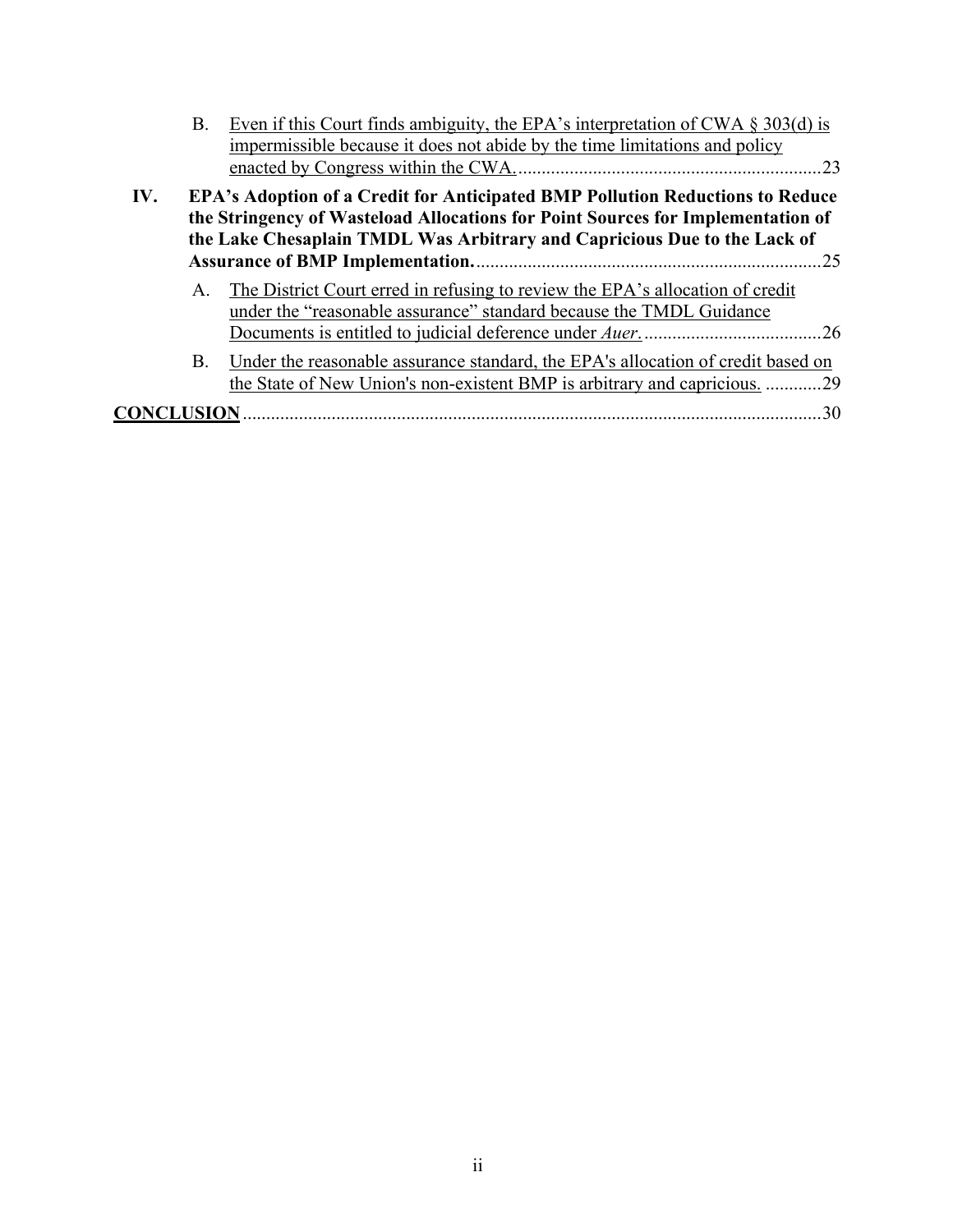# **TABLE OF AUTHORITIES**

| Cases                                                  |
|--------------------------------------------------------|
| Abbott Labs. v. Gardner,                               |
| Am. Farm Bureau Fed'n v. U.S. EPA,                     |
| Auer v. Robbins,                                       |
| Bethlehem Steel Corp. v. Train,                        |
| Bravos v. Green,                                       |
| Chevron, U.S.A., Inc. v. Nat. Res. Def. Council, Inc., |
| Citizens to Pres. Overton Park, Inc. v. Volpe,         |
| City of Arcadia v. U.S. EPA,                           |
| Conservation Law Found., Inc. v. Pruitt,               |
| Fairfield Cty. Bd. of Comm'rs v. Nally,                |
| Friends of the Earth, Inc. v. EPA,                     |
| Gulf Power Co. v. Fed. Commc'ns Comm'n,                |
| Kisor v. Wilkie,                                       |
| Kleppe v. Sierra Club,                                 |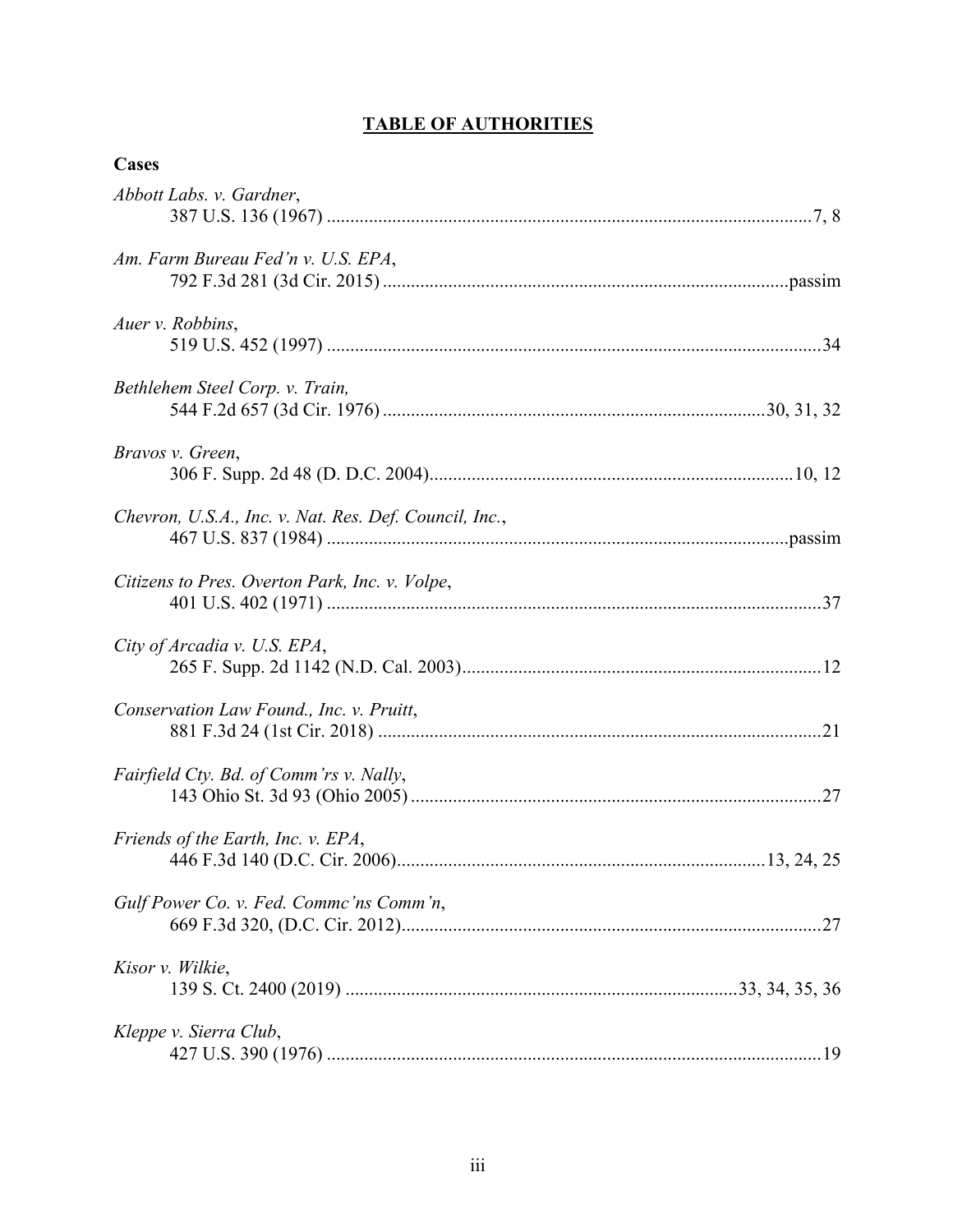| Marsh v. Oregon Nat. Res. Council,                            |
|---------------------------------------------------------------|
| MCI Telecomms. Corp. v. Am. Tel. & Tel. Co.,                  |
| Nat. Res. Def. Council v. EPA,                                |
| Nat'l Cable & Telecomms. Ass'n v. Brand X Internet Servs.,    |
| NationsBank of N. C., N.A. v. Variable Annuity Life Ins. Co., |
| New York v. EPA,                                              |
| Perez v. Mortg. Bankers Ass'n, 5                              |
| Pronsolina v. Nastri,                                         |
| Reno v. Koray,                                                |
| Serano Labs. v. Shalala,                                      |
| Shady Acres Homeowner's Ass'n v. Kittitas Cty.,               |
| United States v. Bean,                                        |
| United States v. Mead Corp.,                                  |
| Util. Air Regulatory Grp. v. EPA,                             |
| Whitman v. Am. Trucking Ass'ns,                               |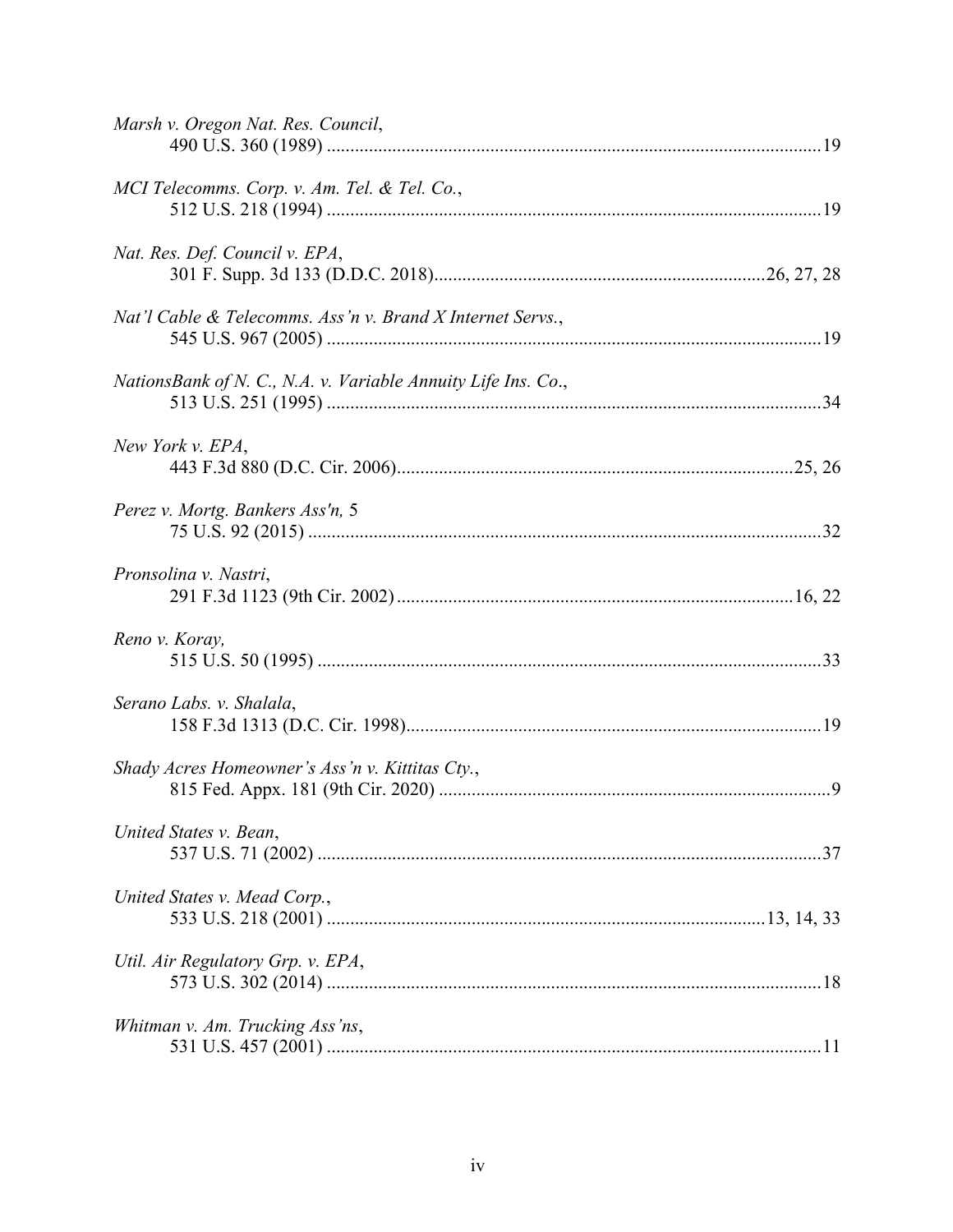## **Statutes**

# **Other Authorities**

| Abbe R. Gluck, What 30 Years of Chevron Teaches Us About the Rest of Statutory                                                                                                          |
|-----------------------------------------------------------------------------------------------------------------------------------------------------------------------------------------|
|                                                                                                                                                                                         |
| Annually, Merriam-Webster, https://www.merriam-webster.com/dictionary/annually (last visited                                                                                            |
| .24                                                                                                                                                                                     |
| Daily, Merriam-Webster, https://www.merriam-webster.com/dictionary/daily (last visited Nov.                                                                                             |
| 24                                                                                                                                                                                      |
| Eacata Desiree Gregory, Not Time Is the Right Time: The Supreme Court's Use of Ripeness to<br>Block Judicial Review of Forrest Plans for Environmental Plaintiff's in Ohio Forestry     |
|                                                                                                                                                                                         |
| EPA, Guidance for Water Quality-based Decisions: The TMDL Process (1991)passim                                                                                                          |
| Final Rule, Water Quality Planning and Management, 50 Fed. Reg. 1774 (Jan. 11, 1985)  14                                                                                                |
| Maximum, Merriam-Webster, https://www.merriam-webster.com/dictionary/ maximum (last                                                                                                     |
| Overview of Total Maximum Daily Loads (TMDLs), U.S. Environmental Protection Agency (last<br>updated September 20, 2021), https://www.epa.gov/tmdl/overview-total-maximum-daily-<br>.16 |
| Sum, Merriam-Webster, https://www.merriam-webster.com/dictionary/sum (last visited Nov. 8,<br>. 15                                                                                      |
| Total, Merriam-Webster, https://www.merriam-webster.com/dictionary/total (last visited Nov. 8,<br>. 15                                                                                  |
| U.S. Environmental Protection Agency, Office of Wetlands, Oceans & Watersheds, Options for                                                                                              |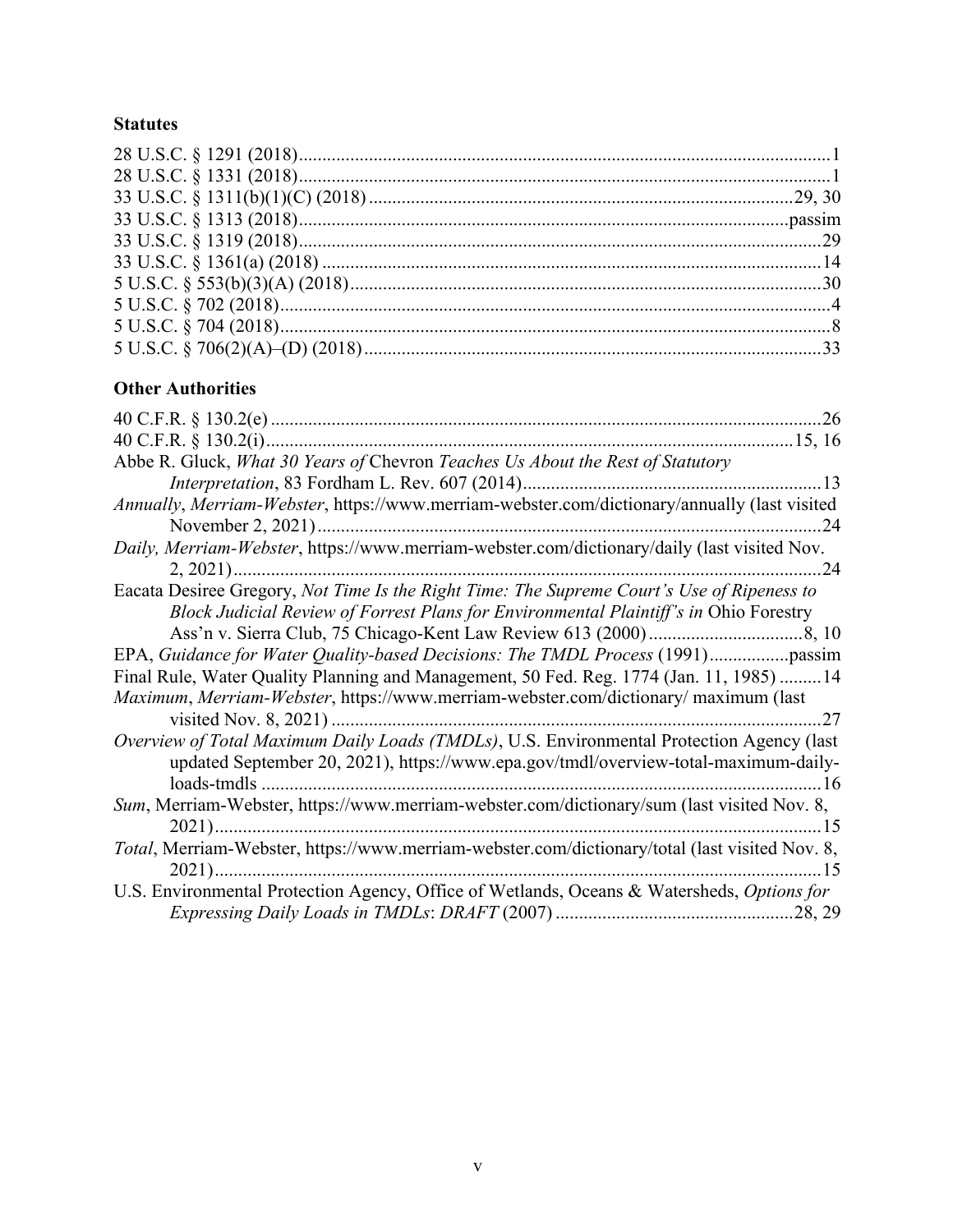### **STATEMENT OF JURISDICTION**

This case concerns questions of water quality standards as well as the application of the Clean Water Act ("CWA"), 33 U.S.C. § 1313 (2018) et seq. The United States District Court for the District of New Union had subject-matter jurisdiction under 28 U.S.C. § 1331 (2018) because the cause of action is provided by federal law. This Court has proper jurisdiction over this appeal from the district court's final decision pursuant to 28 U.S.C. § 1291 (2018), which provides that "the court of appeals shall have jurisdiction of appeals from all final decisions of the district court of the United States." *See also* R. at 10.

### **STATEMENT OF THE ISSUES PRESENTED**

- I. Whether EPA's determination to reject the New Union Chesaplain Watershed phosphorous TMDL and adopt its own TMDL and implementation plan for the Lake Chesaplain Watershed is ripe for judicial review.
- II. Whether EPA's determination to reject the New Union Chesaplain Watershed phosphorous TMDL on the grounds that the TMDL failed to include wasteload allocations and load allocations is contrary to law, as an incorrect interpretation of the term "total maximum daily load" in CWA § 303(d).
- III. Whether EPA's adoption of a TMDL for the Lake Chesaplain Watershed consisting of an annual pollution loading reduction to be phased in over five years violates the CWA § 303(d) requirements for a valid TMDL.
- IV. Whether EPA's adoption of a credit for anticipated BMP pollution reductions to reduce the stringency of wasteload allocations for point sources for implementation of the Lake Chesaplain TMDL was arbitrary and capricious or an abuse of discretion due to the lack of assurance of BMP implementation.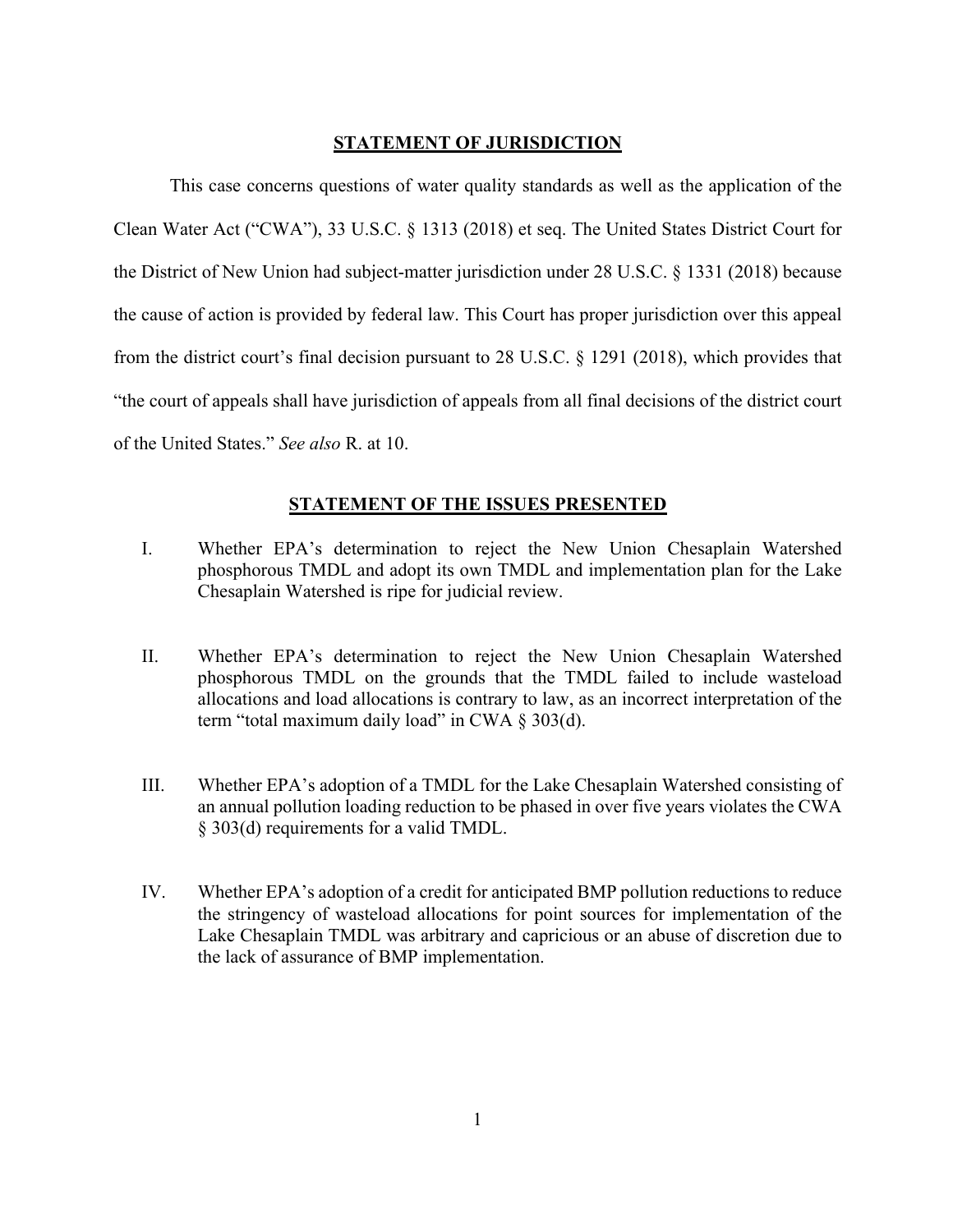#### **STATEMENT OF THE CASE**

### **I. Statement of Facts**

Lake Chesaplain, located in the State of New Union, is surrounded by Chesaplain National Forest on the west and agricultural lands and vacation communities on the east. R. at 7. To the north of Lake Chesaplain is the City of Chesaplain Mills and the Union River, which flows directly into Lake Chesaplain. R. at 7. Lake Chesaplain is a designated Class AA waterbody, which is the highest water quality classification in New Union and includes the designated uses of drink water, swimming, and fish propagation and survival. R. at 7. While Lake Chesaplain's clear and pure water used to attract recreational boaters, fishermen, and vacationers, economic development pressures in the surrounding watershed area began to take their hold. R. at 7. Consequently, Lake Chesaplain's water quality has visibly declined. R. at 7.

In the 1990's, ten large-scale hog production facilities were developed in the Union River watershed, as well as a large-scale slaughterhouse located in Chesaplain Mills to service the facilities. R. at 7. As the recreational attraction of Lake Chesaplain grew, so too did home construction and septic system installments along the lake's eastern shore. R. at 7. As the watershed became stimulated by economic growth, these developments and their discharges into the lake devastated its water quality, as mats of algae formed during the summer season, creating an offensive odor, decreasing water clarity, and killing off a noticeably large portion of the fish population. R. at 7. The clear water that once attracted tourists to Lake Chesaplain State Park became unsuitable for swimming, while both the property value of vacation home communities and tourism revenue declined drastically. R. at 7.

In response to the lake's declining water quality, New Union established the Lake Chesaplain Study Commission in 2008, which released a report in August 2012 determining that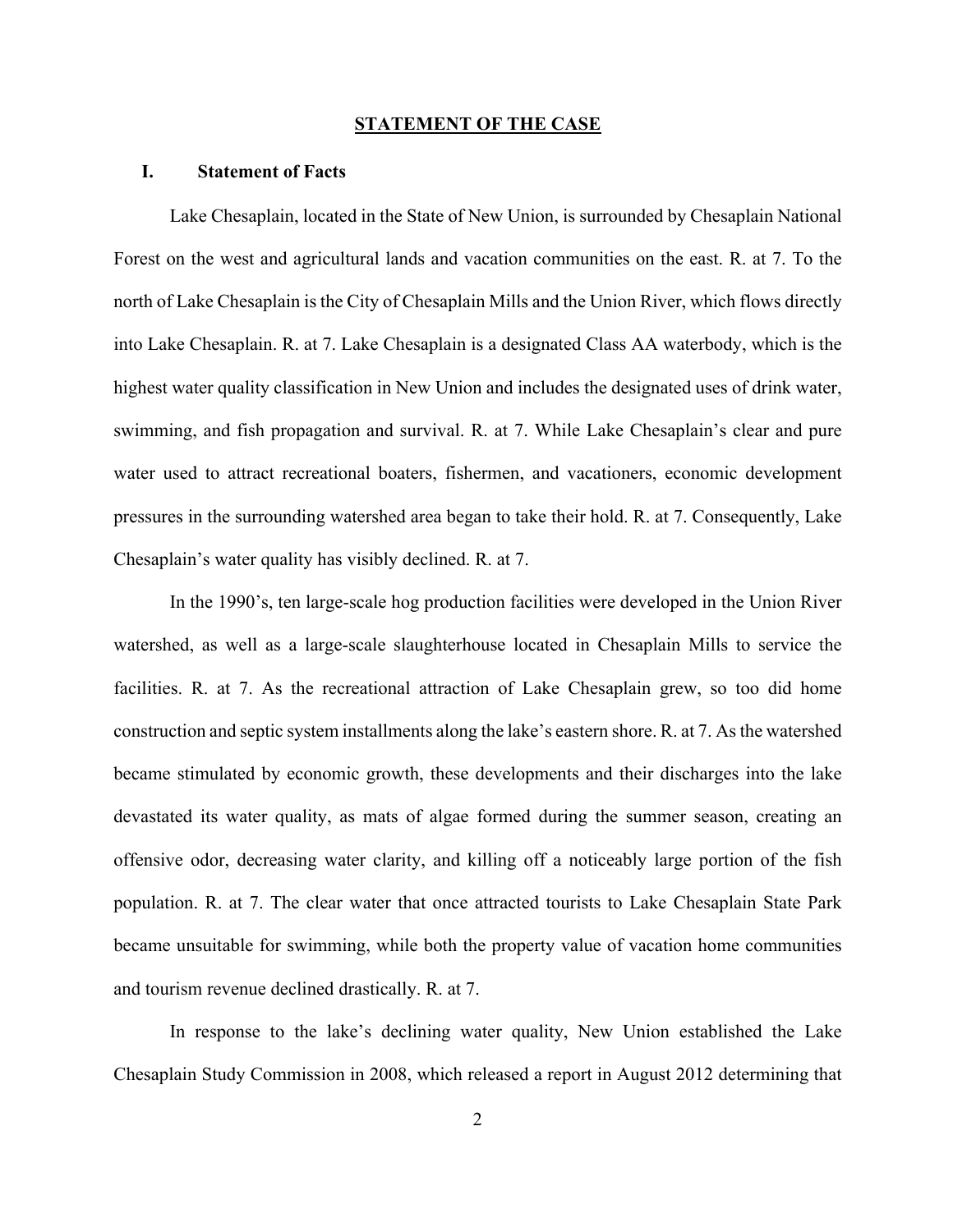Lake Chesaplain was suffering from eutrophication, causing drastic decreases in the water's biological productivity, clarity, and dissolved oxygen ("DO") levels. R. at 8. The source of the eutrophication were the unusually high levels of phosphorus in the water, and the report also determined that there were multiple violations of the state's odor and water quality standards. R. at 8. As a result, the New Union Division of Fisheries and Environmental Control ("DOFEC") determined Lake Chesaplain must be submitted to United States Environmental Protection Agency ("EPA") as an impaired water. R. at 8.

Despite the EPA adding Lake Chesaplain as an impaired water under CWA § 303(d), DOFEC failed to submit a Total Maximum Daily Load ("TMDL") for Lake Chesaplain, which led to Chesaplain Lake Watch ("CLW") threatening suit. R. at 8. The Chesaplain Commission issued a supplemental report in July 2016 that detailed the maximum phosphorus loading details and the sources of phosphorus inputs. R. at 9. It also determined the hog CAFOs and their manure spreading were contributing the most substantial amount of phosphorus, despite their status as "non-discharging CAFOs," due to groundwater flows and surface runoff. R. at 9. Additionally, the private septic systems were contributing a large amount of phosphorus loadings despite being exempt from CWA permitting, and none of the point sources were limited by permits. R. at 9.

In 2017, DOFEC finally provided notice of its TMDL proposal, which would be implemented through equal phased reduction over a period of five years. R. at 9. The reduction of point source discharges would be managed through permitting, while nonpoint source reductions would be implemented through "a series of [Best Management Practices] BMP programs," including modified feeds, treatment of manure streams, and restrictions on manure spreading for agricultural sources, as well as more frequent inspections of septic tanks and pumping schedules for private septic systems. R. at 9. CLW argued the BMPs would be insufficient to achieving the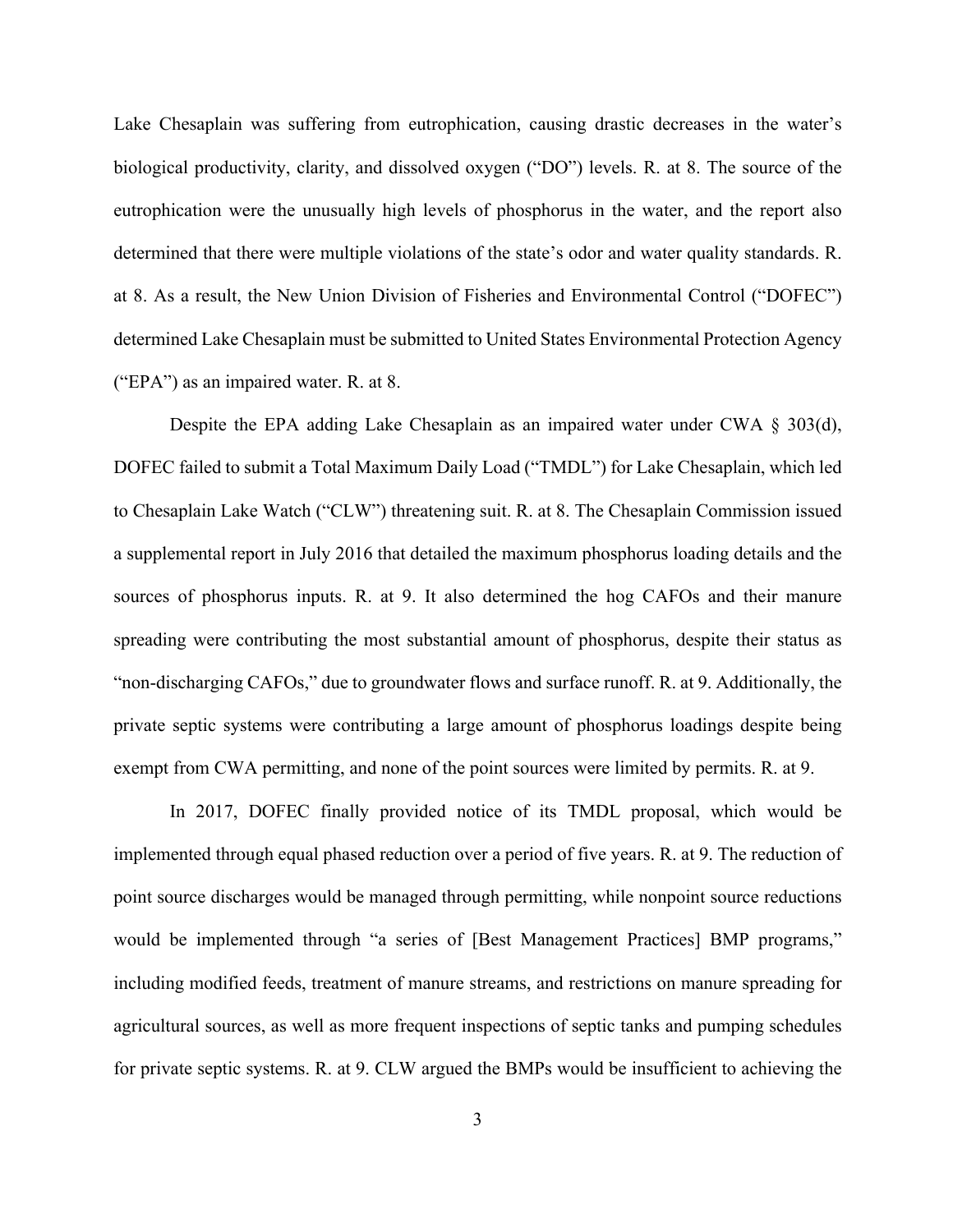35% nonpoint source phosphorus reduction and that New Union "lacked the statutory authority" to impose those BMPs onto agricultural sources. R. at 9. Chesaplain Lake Watch also argued that the 35% phased annual reduction did not comply with the CWA's TMDL requirements, and that there should be zero phosphorus discharges allowed from both point sources. R. at 10. After a notice and comment period, and the EPA's rejection of the revised TMDL, the EPA returned to and adopted the original TMDL proposal, called the "Chesaplain Watershed Implementation Plan" ("CWIP"). R. at 10.

Since adoption of the new TMDL in 2018, New Union has taken no action to implement nonpoint source BMP plans. R. at 10. Additionally, NPDES permits for the slaughterhouse and Chesaplain Mills that expired in November 2018 and February 2019 have yet to be renewed, leaving their phosphorus discharges unregulated for nearly three years. Both facilities are also seeking administrative hearings opposing the implementation of the phased annual phosphorus loading reduction due to the costs involved. R. at 10.

#### **II. Procedural History**

CLW, the State of New Union, and the EPA each filed a timely Notice of Appeal upon the issuance of an Order of the United States District Court for the District of New Union dated August 15, 2021 in 66-CV-2020 and 73-CV-2020 (consolidated cases). R. at 2. Both cases were brought pursuant to the judicial review provisions of the Administrative Procedure Act, APA 5 U.S.C. § 702 (2018). R. at 4. CLW submitted affidavits with its motion for summary judgment that established CLW's members and CLW satisfy the standing requirements of Article III of the Constitution. R. at 11. Similarly, this Court is satisfied that the State of New Union has standing to challenge the various issues. R. at 11.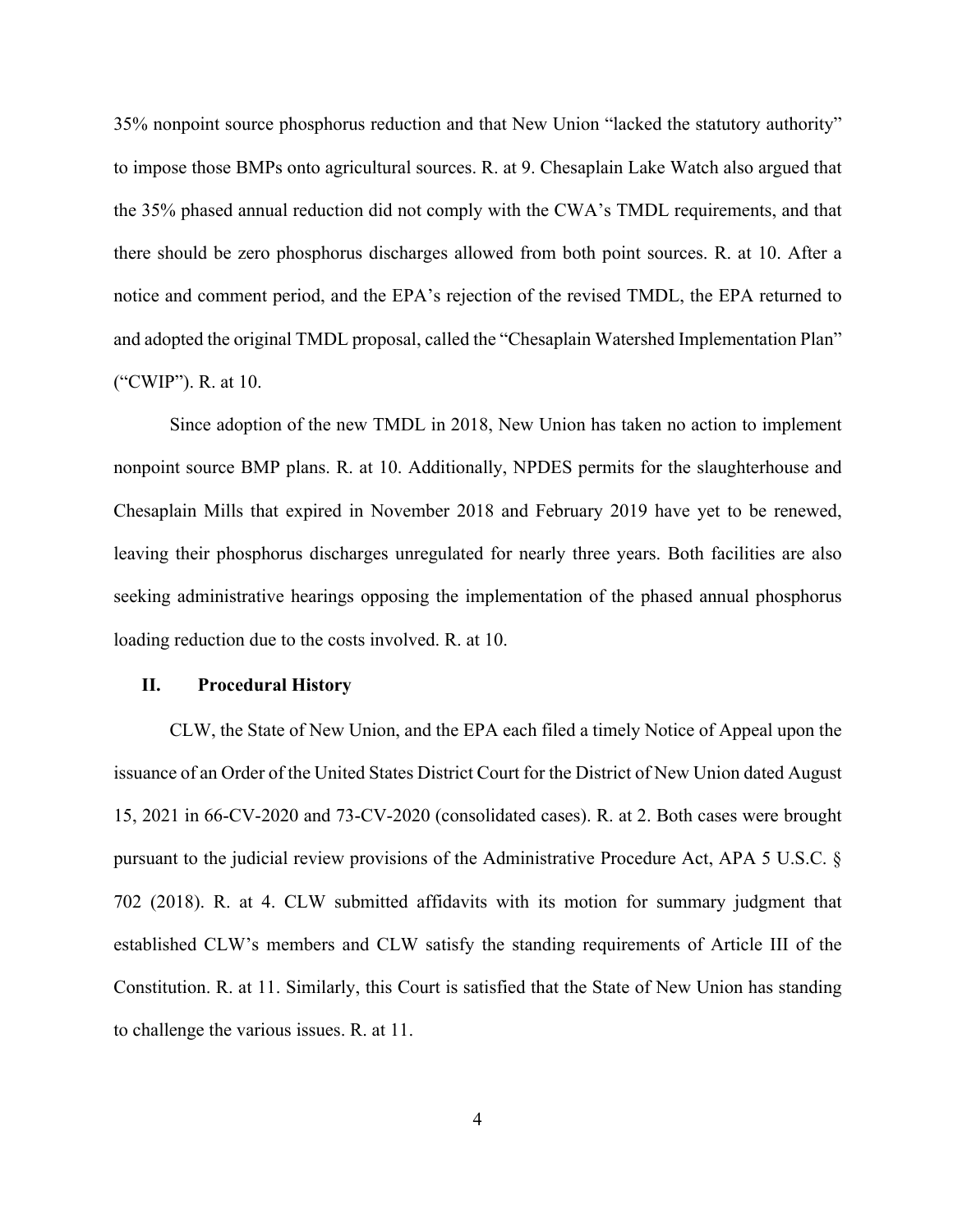#### **SUMMARY OF THE ARGUMENT**

EPA's determination to reject the New Union Chesaplain Watershed phosphorus TMDL and adopt its own TMDL and implementation plan for the Lake Chesaplain Watershed is ripe for judicial review. The issues raised before this Court is fit for judicial decision because the issue tendered is a purely legal one, and it constitutes a final agency action on behalf of the EPA in implementing its own TMDL and implementation plan. Additionally, withholding court consideration would impose hardship on the parties in that the State of New Union must act without delay in implementing the specific permit limitations the EPA's TMDL determination will demand.

Under a *Chevron* analysis, this Court must reverse its ruling in favor of Lake Chesaplain's TMDL proposal because New Union failed to include wasteload allocations and load allocations in its interpretation of the term "Total Maximum Daily Load" in CWA § 303(d). The plain meaning of the term "total" is clear and unambiguous, especially when considered in the context of the definition of the term "total maximum daily load," which is defined as "the sum of individual [wasteload allocations] for point sources and [load allocations] for nonpoint sources and natural background." The meaning of the term "sum" within this definition supports the assertion that "total allocations" refers to the summation of different relevant allocations needed to alleviate water pollution. Even if the Court were to find the term "total" ambiguous, the EPA's interpretation of CWA § 303(d) is permissible because the EPA acted within its regulatory authority by requiring the inclusion of pollution level allocations from different sources in order to comply with CWA policy objectives.

The District Court's grant of summary judgement in favor of CLW's challenge to the EPA TMDL should be upheld because the TMDL was not provided in daily terms and the phased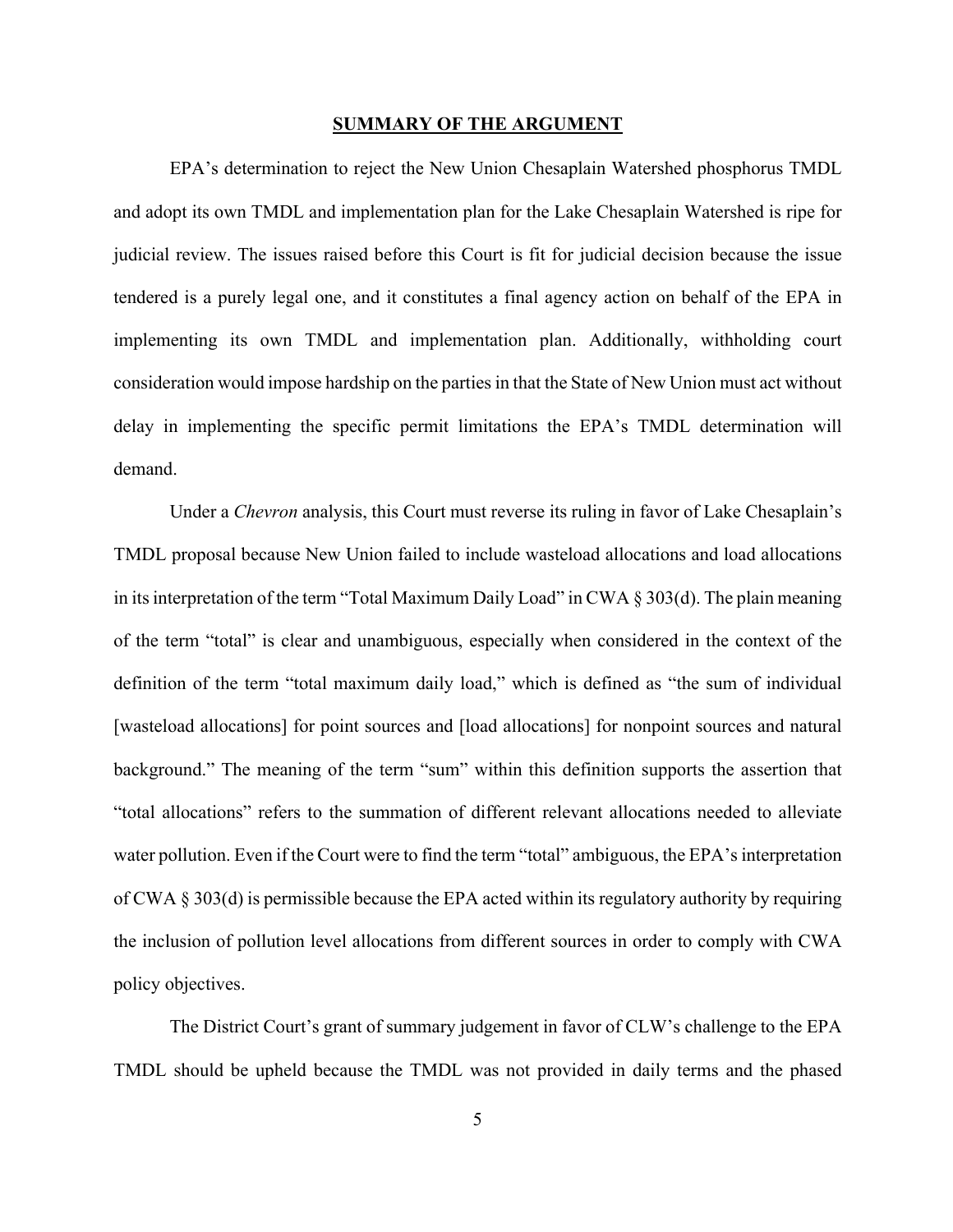TMDL plan does not meet the requirements to assure water quality standards are achieved. First, the use of "annual" rather than "daily" terms to express the total maximum daily load is improper, as "daily" is synonymous with "everyday" and therefore does not share its plain meaning with the term "annually," which is synonymous with "yearly." Furthermore, under the surplusage canon of interpretation, the term "daily" must be given effect in the phrase "total daily maximum load," or it is rendered useless. Second, the phrase "maximum load" is not satisfied by a phased TMDL plan, as the plain meaning of the phrase requires expression in terms of a "quantity of trash" and not a phased reduction value. Even if the Court finds ambiguity in these terms, the EPA's interpretation of TMDLs to allow for phased percentage reduction of phosphorus loadings violates the deadlines in place for achievement of effluent limitations, and the federal government retains the police power to enforce these deadlines in order to restore the quality of Lake Chesaplain's water.

Finally, this honorable Court should reverse the District Court's denial of CLW's motion for summary judgment regarding the EPA's decision to award TMDL credit to The State. Contrary to the district court's assumptions, EPA's guidance document on the TMDL process is entitled to controlling judicial deference under *Auer*. Correspondingly, there must have been a "reasonable assurance" that the State of New Union was actually going to implement BMPs as a condition precedent to the EPA awarding TMDL waste-load credit. However, the EPA granted the State of New Union TMDL waste-load credit despite having unequivocal evidence that the State had zero intention to implement the BMPs proposed by CWIP. Consequently, in light of the EPA's "reasonable assurance" requirement, EPA's decision to award TMDL credit to The State was undeniably arbitrary and capricious.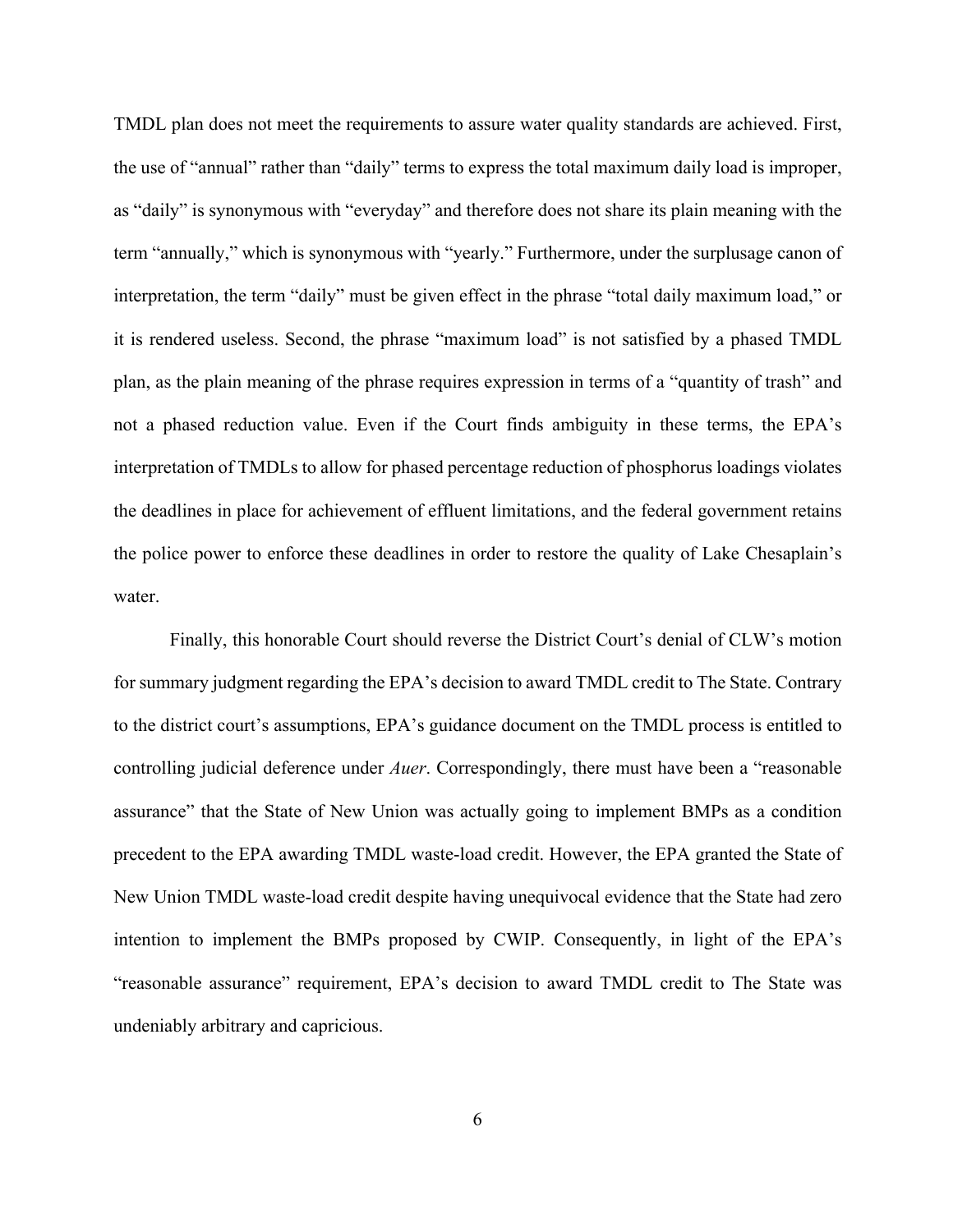#### **ARGUMENT**

## **I. EPA's Determination to Reject the New Union Chesaplain Watershed Phosphorus TMDL and Adopt Its Own TMDL and Implementation Plan for the Lake Chesaplain Watershed is Ripe for Judicial Review.**

A dispute is only subject for adjudication if all necessary administrative actions that give the challenged agency action concrete effect have been taken, which is known as ripeness. *See Abbott Labs. v. Gardner*, 387 U.S. 136, 148–49 (1967). This ripeness doctrine requires two judicial evaluations: first, a determination of the fitness of the issues for judicial decision and second, the hardship the parties would endure if a court decision was withheld. *Id.* at 149. The EPA's determination to reject the New Union Chesaplain Watershed phosphorus TMDL and adopt its own TMDL and implementation plan for the Lake Chesaplain Watershed is both fit for judicial decision and would cause the parties great hardship if it was withheld from court consideration; thus, the issues raised are ripe and subject to immediate judicial review.

## A. EPA's determination to reject the New Union Chesaplain Watershed phosphorous TMDL and adopt its own TMDL and implementation plan is ripe for judicial review because it is fit for judicial decision.

In evaluating the fitness of the issues for judicial decision, this Court can evaluate a couple factors the United States Supreme Court laid out in *Abbot Labs*. *Id.* at 149. The first factor relates to whether "the issue tendered is a purely legal one." *Id.* at 149. The second factor relates to whether the regulations in issue constitute "'final agency action' within the meaning of § 10 of the Administrative Produce Act [APA], 5 U.S.C. § 704, as construed in judicial decisions." *Id.* at 149. This second factor in evaluating whether the issues are fit for judicial decision has become known as the finality requirement for determining ripeness. *Id.* at 149; *see* Administrative Procedure Act 5 U.S.C. § 704 (2018); *see also* Eacata Desiree Gregory, *Not Time Is the Right Time: The Supreme*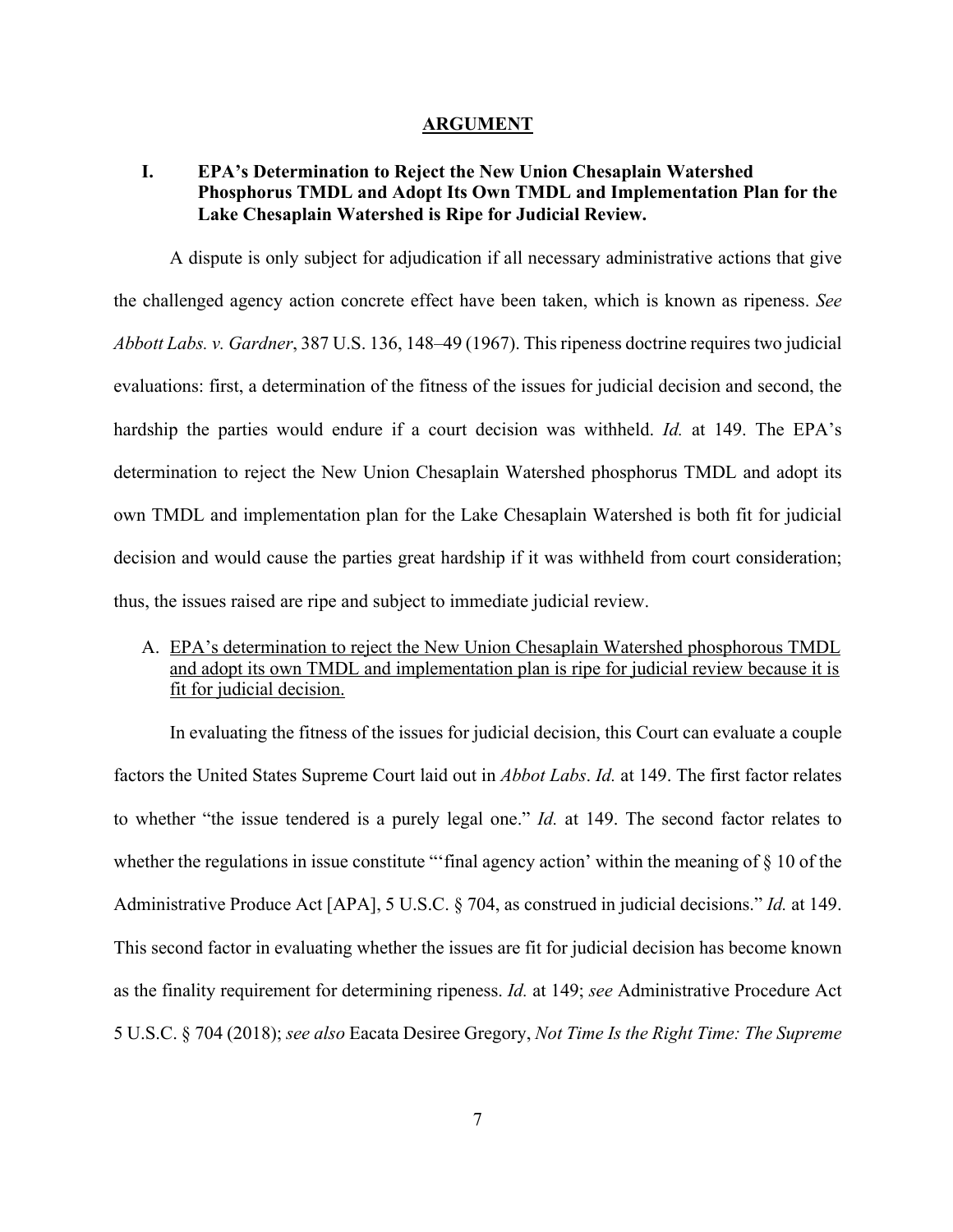*Court's Use of Ripeness to Block Judicial Review of Forrest Plans for Environmental Plaintiff's in* Ohio Forestry Ass'n v. Sierra Club, 75 Chicago-Kent Law Review 613, 615 (2000).

The first factor to determine fitness, whether the issue is a purely legal dispute, is satisfied in CLW's case because this is a dispute "on a well-developed record about the EPA's process of promulgating a TMDL." *Am. Farm Bureau Fed'n v. U.S. EPA*, 792 F.3d 281, 293 (3d Cir. 2015) (finding that the pre-enforcement challenge to the EPA's TMDL regulation was ripe). The fitness test under *Abbott Labs* serves a purpose of delaying consideration of an issue "until the pertinent facts have been well-developed in cases where further factual development would aid the court's consideration." *Shady Acres Homeowner's Ass'n v. Kittitas Cty.*, 815 Fed. Appx. 181, 182 (9th Cir. 2020). CLW's record is well-developed and contains the pertinent facts, not needing further factual development to aid this Court's decision. R. at 12. ("All of the facts necessary to adjudicate the claims in this case have been developed and are part of the record before EPA"). The effect does not depend on later administrative actions, for the well-developed record incorporates pertinent facts regarding the EPA's process of promulgating its TMDL plan, sufficient for it to be fit for judicial review.

Additionally, even though the EPA's determination and TMDL plan has not yet been implemented and incorporated into the State of New Union's permitting process, those affected by the determination and plan all have reason to create limitations to their pollutant discharges in anticipation of the TMDL's implementation. *See Am. Farm Bureau Fed'n*, 792 F.3d at 293 (determining this issue before the court was fit for judicial review because even though "the TMDL [was] yet to be incorporated into a state's continuing planning process and enforced against any individual plaintiff, members of the trade associations will have reason to limit their discharge of pollutants in anticipation of the TMDL's implementation). Because the various associations and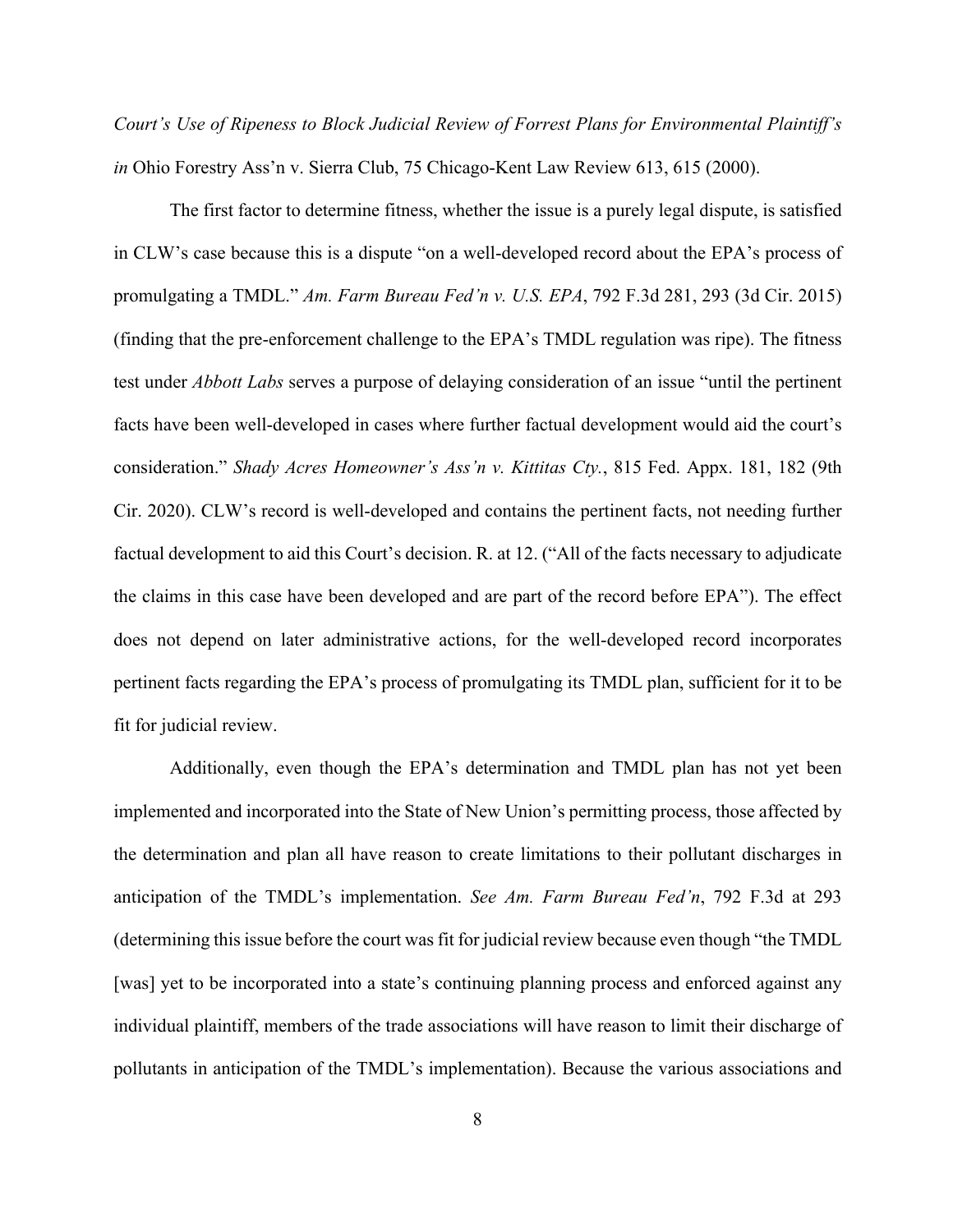operations withing the State of New Union will reasonably begin limiting their pollutant discharges in anticipation of the EPA's determination and TMDL implementation, the issues brought before this Court are fit for judicial decisions.

To aid in determining finality of the EPA's action, this Court can "look primarily to whether the agency's position is definitive and whether it has a direct and immediate . . . effect on the day-to-day business of the parties challenging the action." *Bravos v. Green*, 306 F. Supp. 2d 48, 55 (D. D.C. 2004) (holding a challenge to EPA's alleged mere approval of a state implementation plan, not the implementation itself, is neither definitive nor final and thus not ripe for review) (internal quotations omitted). The EPA's TMDL implementation imposed upon the State of New Union is a definitive action that has a direct and immediate effect on New Union and CLW's business due to the decision's contemplation of specific NPDS permit limits that New Union will be required to implement without delay. R. at 12. Thus, this constitutes a final agency action for purposes of the determining the issues brought before this Court are ripe for review.

## B. EPA's determination to reject the New Union Chesaplain Watershed phosphorous TMDL and adopt its own TMDL and implementation plan is ripe for judicial review because withholding court consideration would impose a hardship on the parties.

In evaluating whether withholding court consideration would impose a hardship on the parties, this Court can focus on the practical effects EPA's action involves while balancing the validity of the EPA's desire to avoid court interference with the possibility that keeping judicial review from CLW will either injure them or preclude a remedy. *See* Gregory, *supra*, at 616.

Even though not yet implemented, the practical effects of the EPA's action include those affected by the determination and plan to create limitations to their discharges. This requires those affected by the EPA's TMDL determination to "spend more time, energy, and money" in developing new implementation plans to comply with the EPA's determination. *See Am. Farm*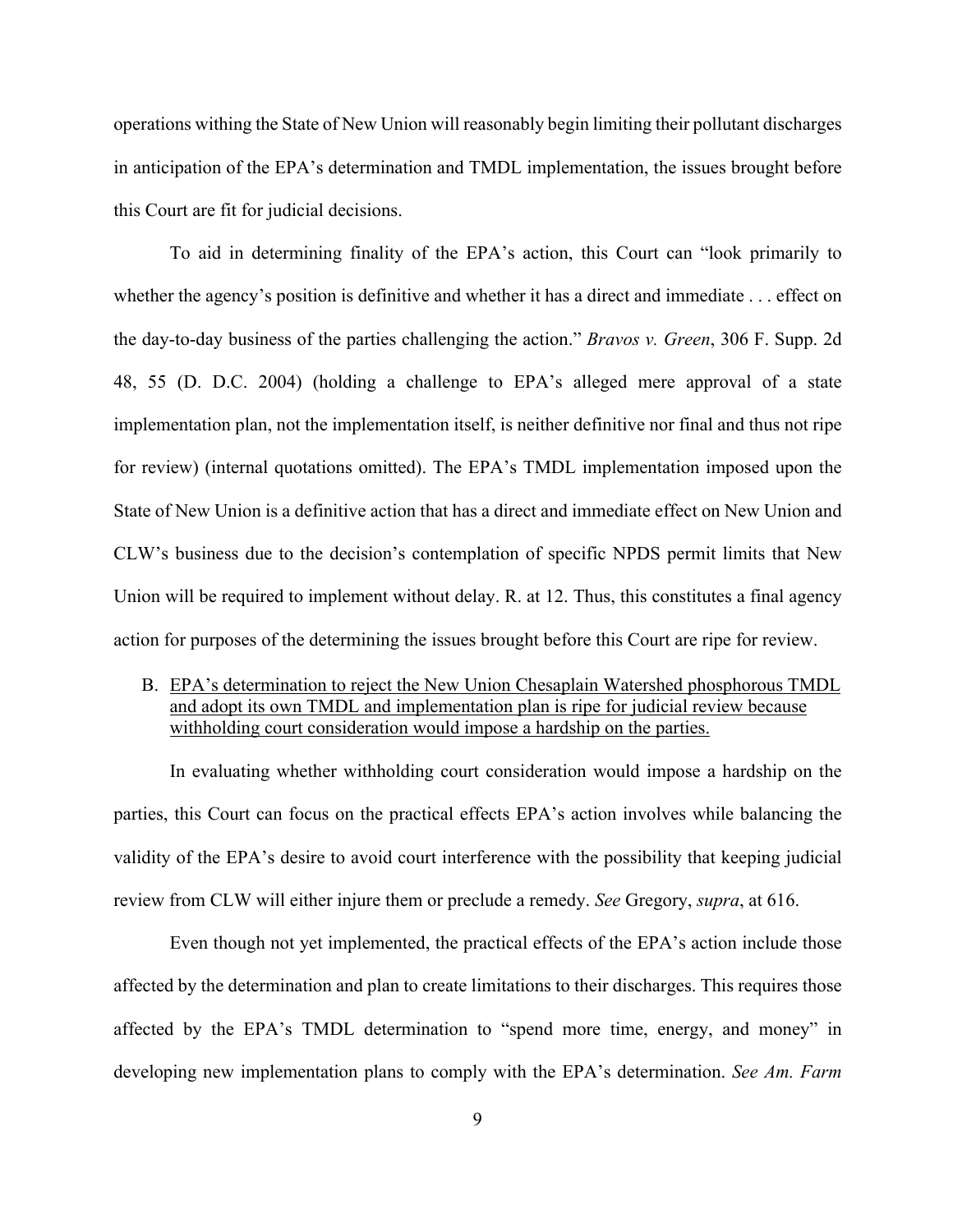*Bureau Fed'n*, 792 F.3d at 293–94. The effects of this implementation must be considered now, for it's "better to know now than later," if something is wrong with the EPA's action. *Id.* (determining that EPA's TMDL implementation, although not yet implemented, would impose hardship on both the EPA and the states if dispute was not heard because they are required to spend extra efforts in time, energy, and money in planning, implementing, and complying with the plan). Due to causing those affected by the plan to begin limiting discharges in anticipation and the effect implementing a new TMDL determination has on the EPA, the lack of a court decision on this case would impose hardship on both parties; thus, making this case ripe for judicial review.

Additionally, the TMDL implementation plan considers strict NPDES permit limits for the point source discharges of those affected by the determination, and the State of New Union will be required to implement these limits without delay because it is the issuer of NPDES permits with the State. R. at 12. This imposition of immediate action on the State of New Union is similar to the hardship imposed on the states in developing state implementation plans ("SIPs") as a result of the EPA's action to control the implementation of the National Ambient Air Quality Standards (NAAQS) in *Whitman v. Am. Trucking Ass'ns*, 531 U.S. 457, 479 (2001) (finding the implementation of agency action issue ripe for judicial review because imposed hardship to the parties).

Because the TMDL here contemplates specific NPDES permit limits that New Union will be required to implement without delay, this Court must determine the issues brought forth are ripe for review. The effect of the TMDL approval does not depend on further implementation actions by the states involved. *See City of Arcadia v. U.S. EPA*, 265 F. Supp. 2d 1142, 1156–57 (N.D. Cal. 2003) (holding claim unripe for review when Plaintiffs would not suffer any hardship if review was delayed because TMDLs did not impose at time of litigation any obligations on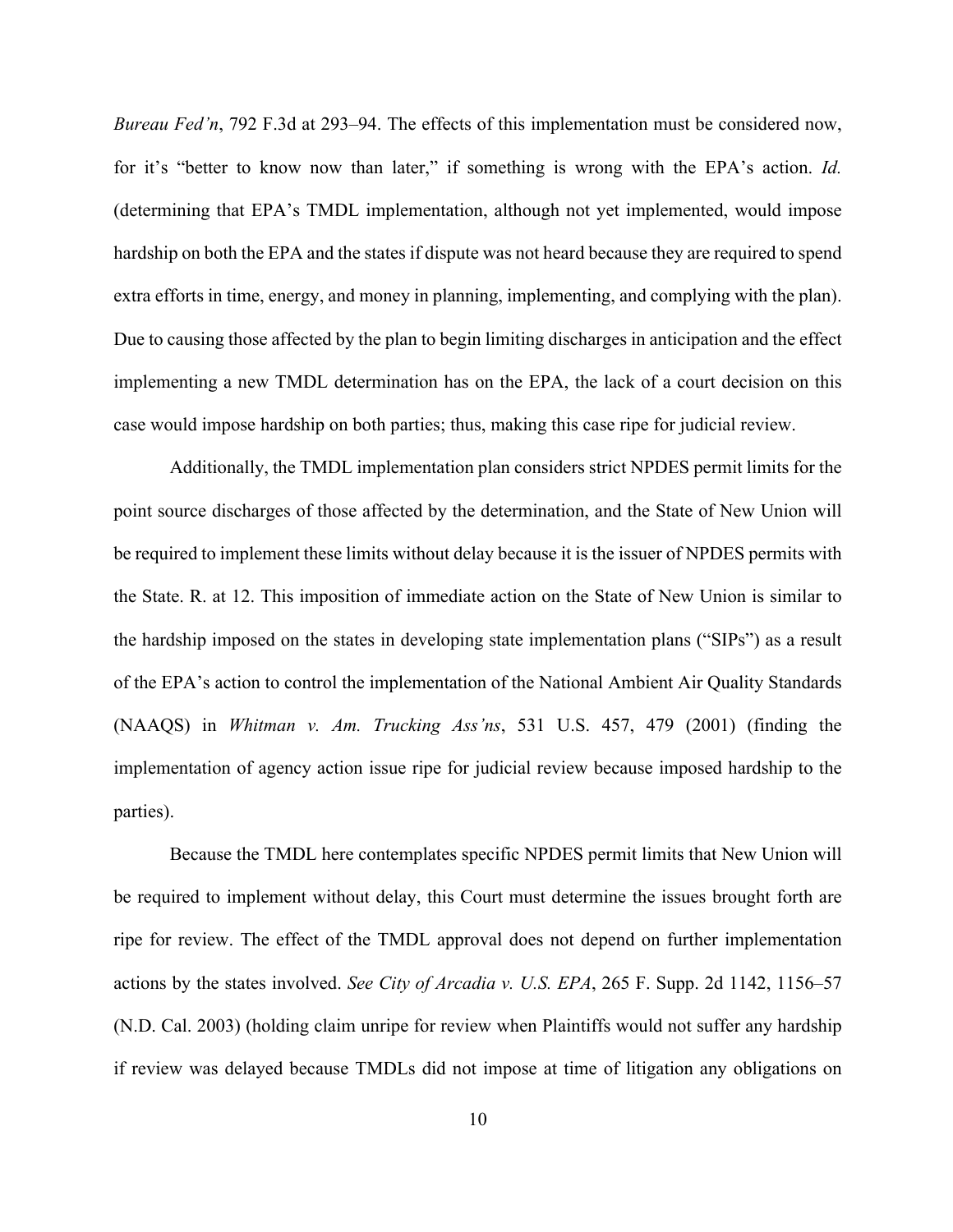Plaintiffs and were subject to revision before such obligations would be imposed); *see also Bravos*, 306 F. Supp. 2d at 55. The EPA's TMDL implementation forced on the State of New Union is not subject to revision before it imposes obligations, as there can be no delay in issuing NPDES permits with their new limits for point source discharges. R. at 12.

## **II. EPA's Determination to Reject the New Union Chesaplain Watershed Phosphorous TMDL Was Correct Because the TMDL Failed to Include Wasteload Allocations and Load Allocations in Its Interpretation of the Term "Total Maximum Daily Load" in CWA § 303(d).**

In looking at a federal agency's interpretation of a statute, the Court in *Chevron, U.S.A., Inc. v. Nat. Res. Def. Council, Inc.*, 467 U.S. 837, 842 (1984) established a two-step test for courts to follow in deciding the amount of deference that should be given to the agency's interpretation of the statute. The first step presents the question of whether Congress has "directly spoken to the precise question at issue" based on statutory language, legislative history, and other tools of statutory instruction. *Id.* at 842–43; *see also Friends of the Earth, Inc. v. EPA*, 446 F.3d 140, 144 (D.C. Cir. 2006). If congressional intent is clear and unambiguous, then the agency and the court must abide by it and any other interpretation by the administering agency. *Chevron*, 467 U.S. at 843; *see also* R. at 13. Conversely, if Congress is "silent or ambiguous with respect to the specific issue" in the statute, then step two is applied, in which the court must determine if the agency's interpretation of the statute is reasonable. *Chevron*, 467 U.S. at 843*.*

*Chevron* is grounded in an intent to delegate, and this issue qualifies for *Chevron* deference because it involves an administrative implementation of CWA § 303(d) where Congress delegated authority to the EPA generally in making TMDLs that carry the force of law when a state fails to implement TMDLs that comply with CWA § 303(d). *See United States v. Mead Corp.*, 533 U.S. 218, 226–27 (2001); *see also* Abbe R. Gluck, *What 30 Years of* Chevron *Teaches Us About the Rest of Statutory Interpretation*, 83 Fordham L. Rev. 607, 610 & n.7 (2014). This authority is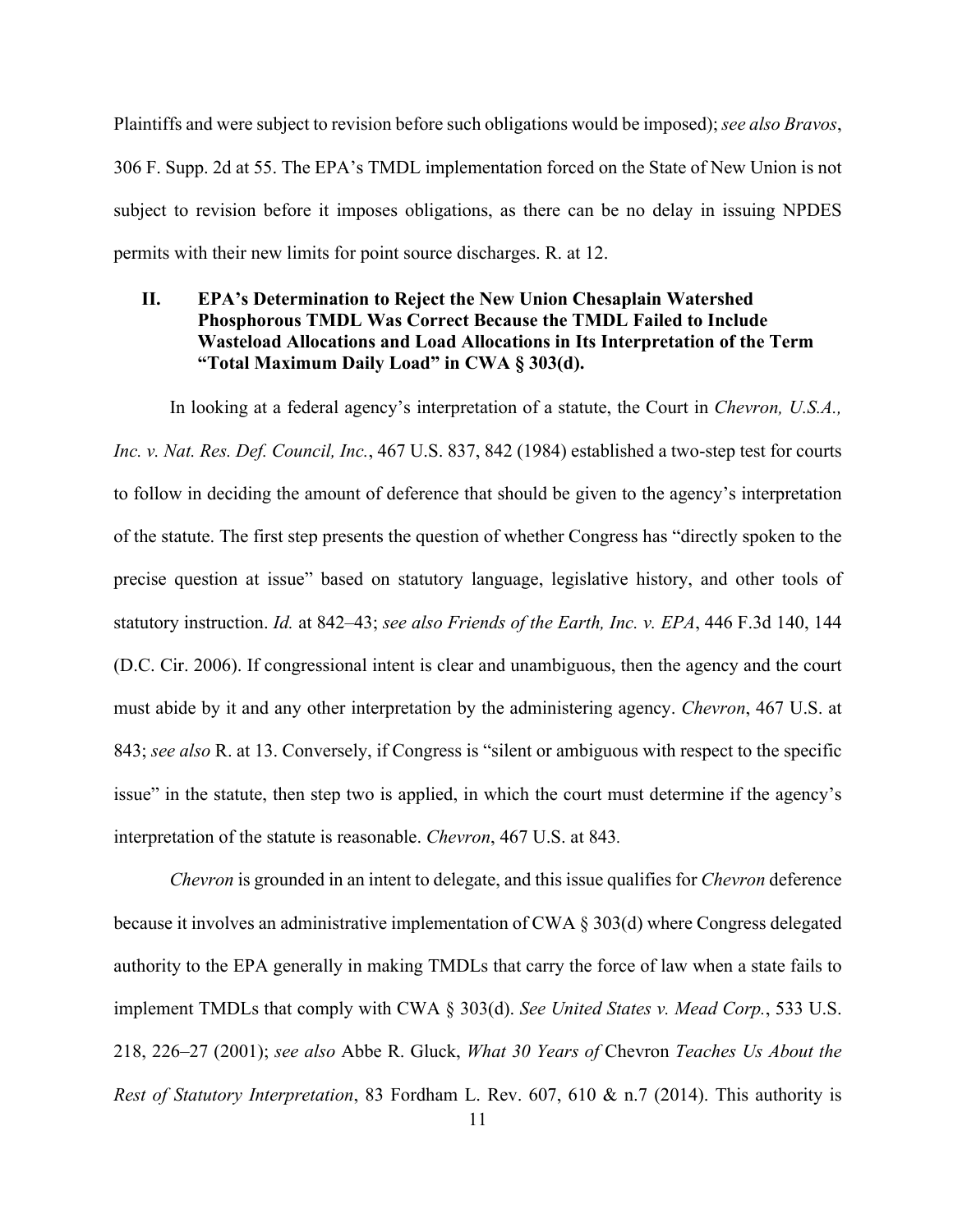delegated to the EPA in the CWA  $\S$  501(a), and one of those functions in its rule-making authority is to approve or disapprove of  $\S 303(d)(1)$  state-issued TMDLs. 33 U.S.C.  $\S \ \S 1361(a)$ , 1313(c)(3). The EPA's interpretation of CWA  $\S$  303(d) at issue exercised that authority of implementing TMDLs where states did not comply granted by Congress within the CWA. *Mead*, 533 U.S. at 226–27; *see* 33 U.S.C. § 1313(c)(3), (d)(2) (granting EPA authority to establish its own TMDLs when EPA Administrator disapproves of the state-proposed TMDLs).

EPA relies on its own definition of a TMDL to include both wasteload and load allocations in rejecting New Union's proposed TMDL. R. at 12. Pursuant to *Chevron*, this Court can look to the plain meaning of the term "total," its context within the statute, as well as the legislative history and policy of the CWA, to find that EPA's interpretation of CWA § 303(d) demonstrates the need for both wasteload and load allocations in a comprehensive TMDL.

A. The plain meaning of the term "total" within the term "total maximum daily load" is clear and unambiguous and calls for a comprehensive TMDL that includes allocations of pollution levels among different kinds of sources.

Under a *Chevron* analysis, this Court must reverse its ruling in favor of Lake Chesaplain's TMDL proposal because it lacks vital information regarding the allocation of pollution reductions required by the EPA. *Chevron*, 467 U.S. at 842; *see* R. at 14. Following scientific judgment on technical analysis under EPA's expertise in defining the word "total," this Court must defer to the agency's inclusion of wasteload allocations, load allocations, and natural resources in evaluating a TMDL. *See* Final Rule, Water Quality Planning and Management, 50 Fed. Reg. 1774, 1774 (Jan. 11, 1985) (recognizing the impossibility of evaluating whether TMDL is technically sound within accounting for both wasteload allocations and load allocations).

A TMDL, as defined by the EPA, is "the sum of individual [wasteload allocations] for point sources and [load allocations] for nonpoint sources and natural background." 40 C.F.R. §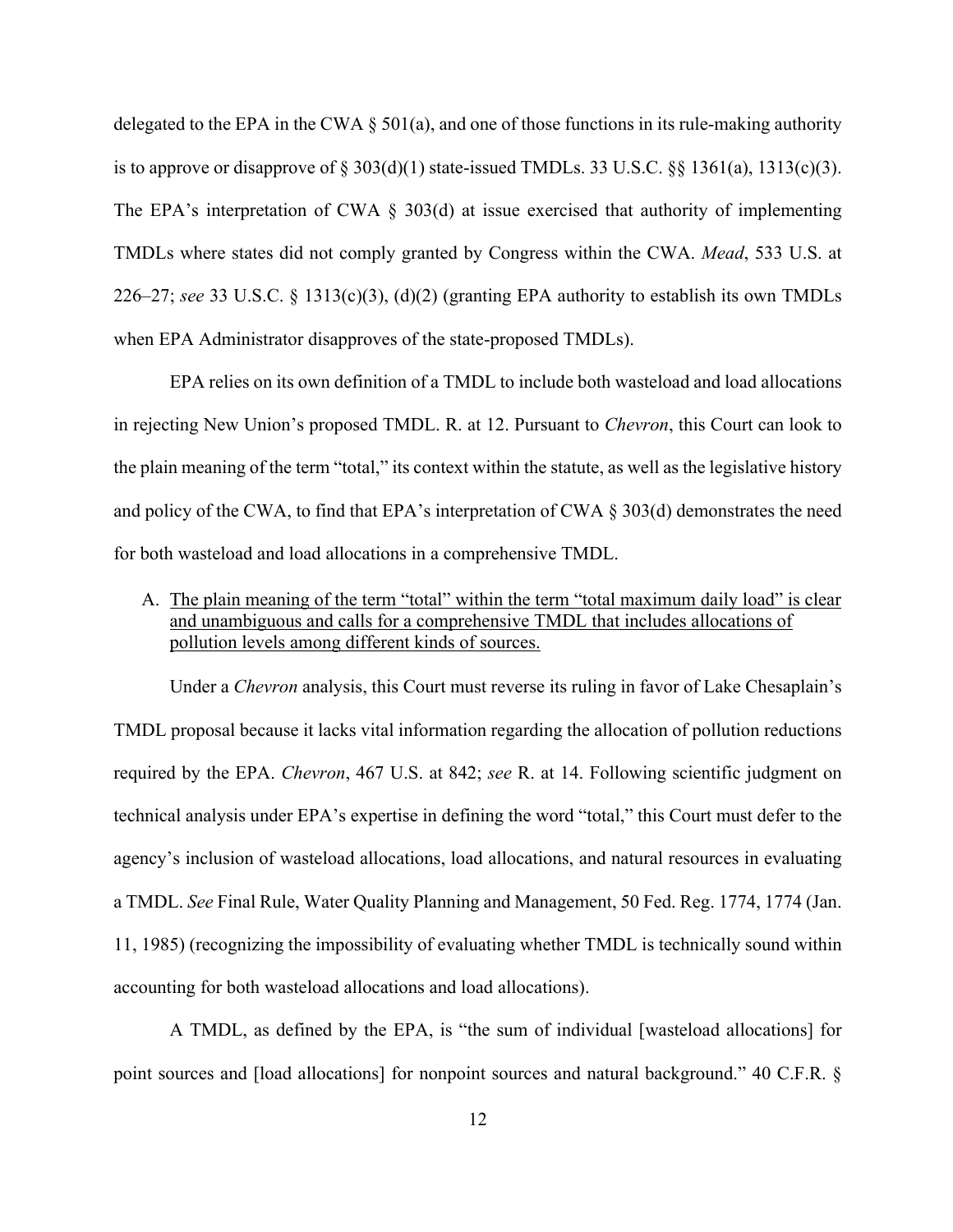130.2(i). TMDLs are established by the states and submitted to the EPA for approval once a water body has been listed as "impaired." *See Am. Farm Bureau Fed'n*, 792 F.3d at 309 (explaining that 33 U.S.C. § 1313(d) requires "impaired waters" to be listed)*.* TMDLs also take into consideration all of the "offending pollutants" within that specific water body, and the maximum levels at which they can each exist in the water body so as to implement the water quality standards established in the CWA. R. at 6; *see* 33 U.S.C. § 1313(d)(1)(C).

The word "total" is defined as "a product of addition" or "comprising or constituting a whole." *Total*, Merriam-Webster, https://www.merriam-webster.com/dictionary/total (last visited Nov. 8, 2021). Furthermore, the word "sum," which is used in the EPA's clarifying definition of TMDL, is defined as "the whole amount; aggregate" or "the result of adding numbers." *Sum*, Merriam-Webster, https://www.merriam-webster.com/dictionary/sum (last visited Nov. 8, 2021); *see* 40 C.F.R. § 130.2(i). Used together, these terms are vital to the understanding that "total," in the technical and scientific development of a TMDL, refers to the result of adding together various pollution sources in order to establish a comprehensive TMDL to combat the further threat of pollution in an impaired water. *Am. Farm Bureau Fed'n*, 792 F.3d at 309; *see also Pronsolina v. Nastri*, 291 F.3d 1123, 1132 (9th Cir. 2002) (recognizing that "TMDLs must be established for *all* pollutants that prevent the attainment of water quality standards" that include wasteload allocations, load allocations, and natural background sources). Equally significant is the mathematical expression that has been used for decades to calculate TMDL: TMDL =  $\Sigma WLA$  + ΣLA + MOS ("WLA" stands for wasteload allocations, "LA" for load allocations, and "MOS" for margin of safety, including natural resources). *Overview of Total Maximum Daily Loads (TMDLs)*, U.S. Environmental Protection Agency (last updated September 20, 2021), https://www.epa.gov/tmdl/overview-total-maximum-daily-loads-tmdls.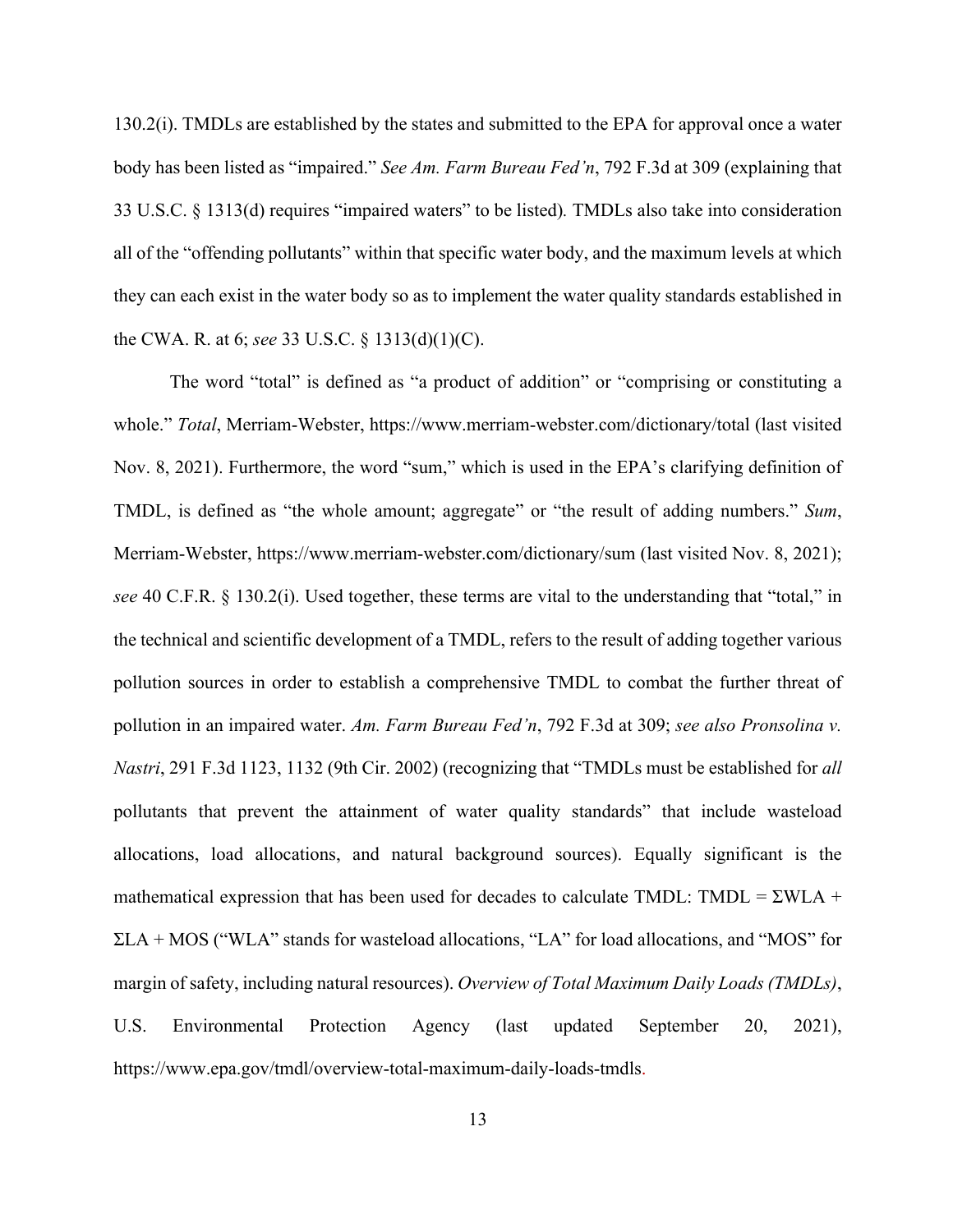In looking at the term "total" within the phrase "total maximum daily load[s]," the phrase would be redundant without that word "total" specifying "maximum daily load[s]." *See Am. Farm Bureau Fed'n*, 792 F.3d at 297. When looking at the cannon of statutory construction against surplusage, "a plausible understanding of 'total' is that it means the *sum* of the constituent parts of the load." *Id.* (emphasis added). Instead of just setting a number at a level needed to alleviate water pollution, the addition of the term "total" determines that the amount must be "expressed in terms of a total of the *different* relevant allocations." *Id.* (emphasis added). It follows that this total amount would encompass wasteload allocations for point sources, load allocations for nonpoint sources, and natural background sources.

The CWA itself helps define the term "total" in looking to other sections in the statute. This Court can refer to CWA  $\S$  204, which relates to funds the EPA can grant to publicly owned treatment works. 33 U.S.C. § 1284(b)(1). In determining the amount of funds granted, the EPA must consider "the *total* costs of operation and maintenance of such works by each user class (taking into account total waste water loading of such works, the constituent elements of the wastes, and other appropriate factors)." *Id.* (emphasis added); *see Am. Farm Bureau Fed'n*, 792 F.3d at 297. Aiding in the understanding that "total" is not just a single number, CWA  $\S 204(b)(4)$ requires an "applicant to establish a procedure under which the residential user will be notified as to the *portion* of his *total* payment which will be *allocated* to the cost of the waste treatment services." 33 U.S.C. § 1284(b)(4) (emphasis added); *see Am. Farm Bureau Fed'n*, 792 F.3d at 297. The use of "total" in the phrase "total maximum daily load" as structured by the use of "total" in § 204, shows that the plain meaning and structure of the CWA forces this Court to understand "total" has a make-up of portions that are allocated to the total amount. Thus, allowing for the total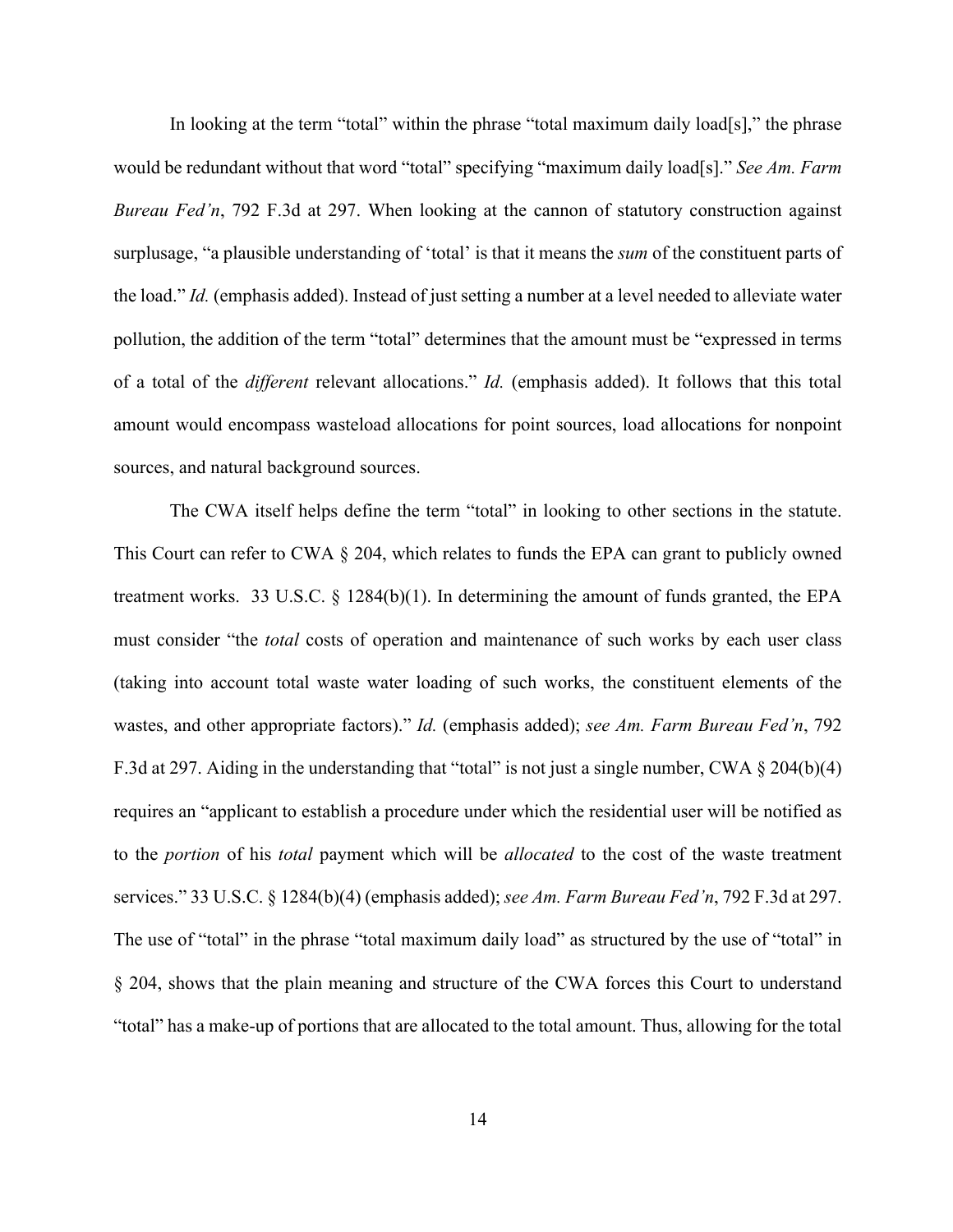maximum daily load to be made up of wasteload allocations, load allocations, and natural background resources.

Therefore, the term "total" in the phrase "total maximum daily load" is clear and unambiguous, especially when considered within the context of the EPA's clarifications, provided equation for calculating the TMDL, and the use of "total" in other portions of the CWA. R. at 14.

B. Even if this Court finds the term "total" within TMDL is ambiguous, EPA's interpretation of CWA § 303(d) is permissible because EPA acted within its regulatory authority which reflects a legitimate policy choice by including allocations of pollution levels from different sources.

If this Court finds the term "total" within TMDL to be ambiguous, and therefore determines congressional intent is unclear, then this Court must move to step two of *Chevron* in deciding how much deference to grant the EPA in its interpretation of CWA § 303(d). *See Chevron*, 467 U.S. at 844. Under step two, "the agency's interpretations 'are given controlling weight unless they are arbitrary, capricious, or manifestly contrary to the statute.'" *Am. Farm Bureau Fed'n*, 792 F.3d at 294 (quoting *Chevron*, 467 U.S. at 844). This framework holds the EPA to a standard of operating within the bounds of reasonable interpretation, for the EPA's interpretation cannot be entitled deference if it goes beyond a bearable meaning of the CWA. *Util. Air Regulatory Grp. v. EPA*, 573 U.S. 302, 321 (2014); *MCI Telecomms. Corp. v. Am. Tel. & Tel. Co.*, 512 U.S. 218, 229 (1994). Additionally, this Court must consider if EPA made "'a reasonable policy choice'" in its interpretation. *Nat'l Cable & Telecomms. Ass'n v. Brand X Internet Servs.*, 545 U.S. 967, 997 (2005) (quoting *Chevron*, 467 U.S. at 845).

Under *Chevron*, this Court is "bound to uphold [EPA's] interpretation as long as it is reasonable—regardless whether there may be other reasonable, or even more reasonable views." *Serano Labs. v. Shalala*, 158 F.3d 1313, 1321 (D.C. Cir. 1998). Deference to the EPA is further emphasized in matters requiring scientific or technical expertise and when a legitimate policy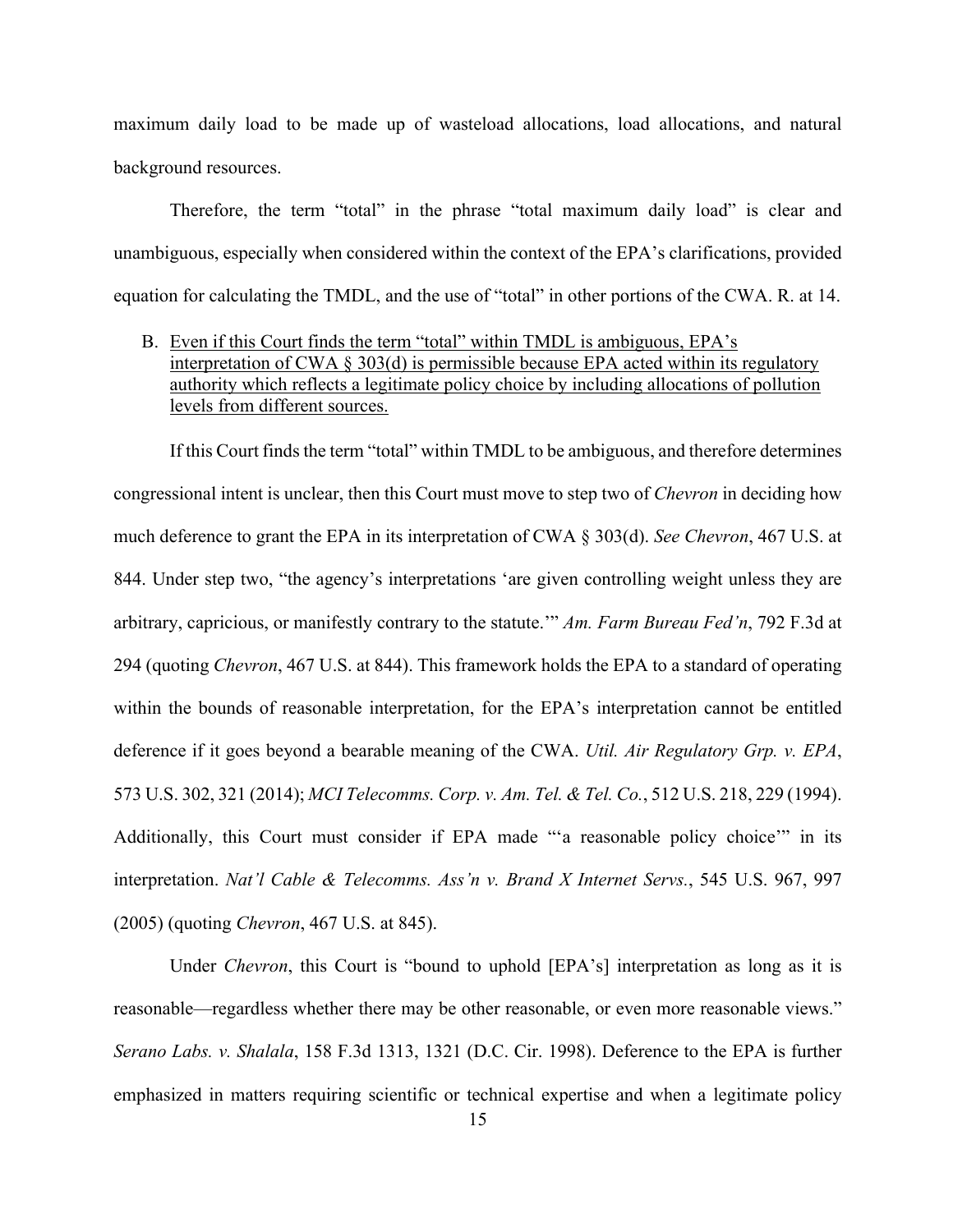choice is reflected. *See Marsh v. Oregon Nat. Res. Council*, 490 U.S. 360, 377 (1989) (citing *Kleppe v. Sierra Club*, 427 U.S. 390, 412 (1976) (recognizing that where analysis requires a high level of technical expertise, a court must defer to the discretion of the agency)); *see also Am. Farm Bureau Fed'n*, 792 F.3d at 309 (determining that a reasonable policy choice is reflected in establishing a comprehensive TMDL that includes information about allocations for different sources, a timetable, and "reasonable assurance that it will actually be implemented").

The clear meaning of "total" as the *sum* of parts not only helps provide guidance to states in improving their waters but also "furthers the [CWA's] requirement that the TMDL account for both point and nonpoint sources." *Id.* at 306. With a purpose of achieving higher water quality standards, the CWA requires the TMDL to include all allocations of pollutants, including wasteload allocations, load allocations, and natural background sources. *See Id.* at 306–07.

If the phrase "total maximum daily load" is found ambiguous, the EPA's inclusion of both wasteload allocations and load allocations in its TMDL for New Union is an action within the EPA's regulatory power because it is "reasonable and reflects a legitimate policy choice." *Id.* at 390 (finding the EPA acted within its regulatory power when it included wasteload and load allocations in its TMDL because the EPA's actions "were reasonable and reflected a legitimate policy choice," especially if the term "total maximum daily load" was found to be ambiguous in nature). Even though the EPA's TMDL implementation results in a favorable determination for those driven by environmental protection policy, it's reasonable for agency interpretation "to result in winners and losers," even when those losers are involved with the large-scale slaughterhouses, publicly-owned sewage treatment plants, and farm operations. *Id.* at 310 (concluding that the water pollution issue plaguing the Chesapeake Bay would inevitably "result in winners and losers," and the winners in this case would be those driven by environmental protection policy, with the losers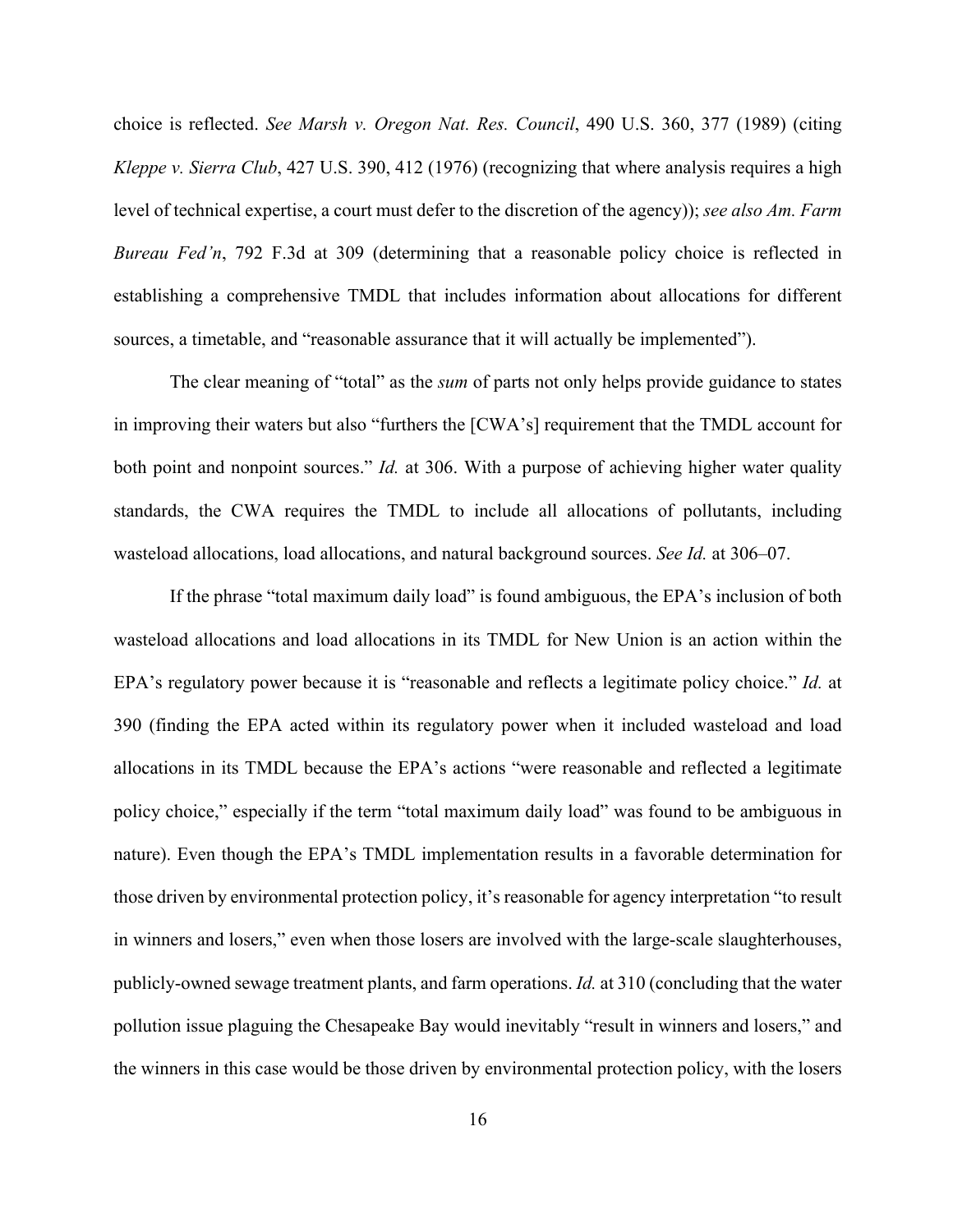being those with farming operations, nonpoint source polluters, and other agricultural industries that would benefit from a "lighter touch from the EPA").

The EPA and Lake Chesaplain are uniquely positioned against the District Court's decision in favor of New Union's TMDL, as the facts submitted in the affidavits by CLW are undisputed and demonstrate the dire need for a comprehensive TMDL that includes allocation information of both wasteload and load, as well as a timetable and assurance that the TMDL will be implemented properly. *Id.* at 309. Currently, both the Chesaplain Mills sewage treatment plant and the slaughterhouse continue to operate under expired permits, meaning that neither are currently subject to a limit of their phosphorus discharges. R. at 10. Additionally, New Union "has taken no steps to require phosphorus reduction BMPs by nonpoint sources in the Lake Chesaplain watershed," and the management permits for the hog CAFOs have not been modified to reflect the phosphorus reduction measures that were implemented by the CWIP. R. at 10. Considering that 100% of the point source phosphorus load is currently unmonitored due to expired licenses, and that State of New Union has taken no steps to monitor or reduce the phosphorus load allocations from nonpoint sources, it is evident that the CWA's policy goal of restoring and maintaining the chemical, physical, and biological integrity is not being met, specifically through the development and approval of TMDLs meant to further the CWA's purpose. *See Conservation Law Found., Inc. v. Pruitt*, 881 F.3d 24, 26 (1st Cir. 2018). The State of New Union continues to allow unregulated and unmonitored pollutants to be discharged into Lake Chesaplain, which contradicts the purpose of the CWA and thus furthers the reasonableness of the EPA's interpretation to include both wasteload allocations and load allocations in its TMDL determination. R. at 10.

Therefore, EPA must receive deference because a TMDL that does not include wasteload and load allocations for various pollution sources (many of which are currently unmonitored) is a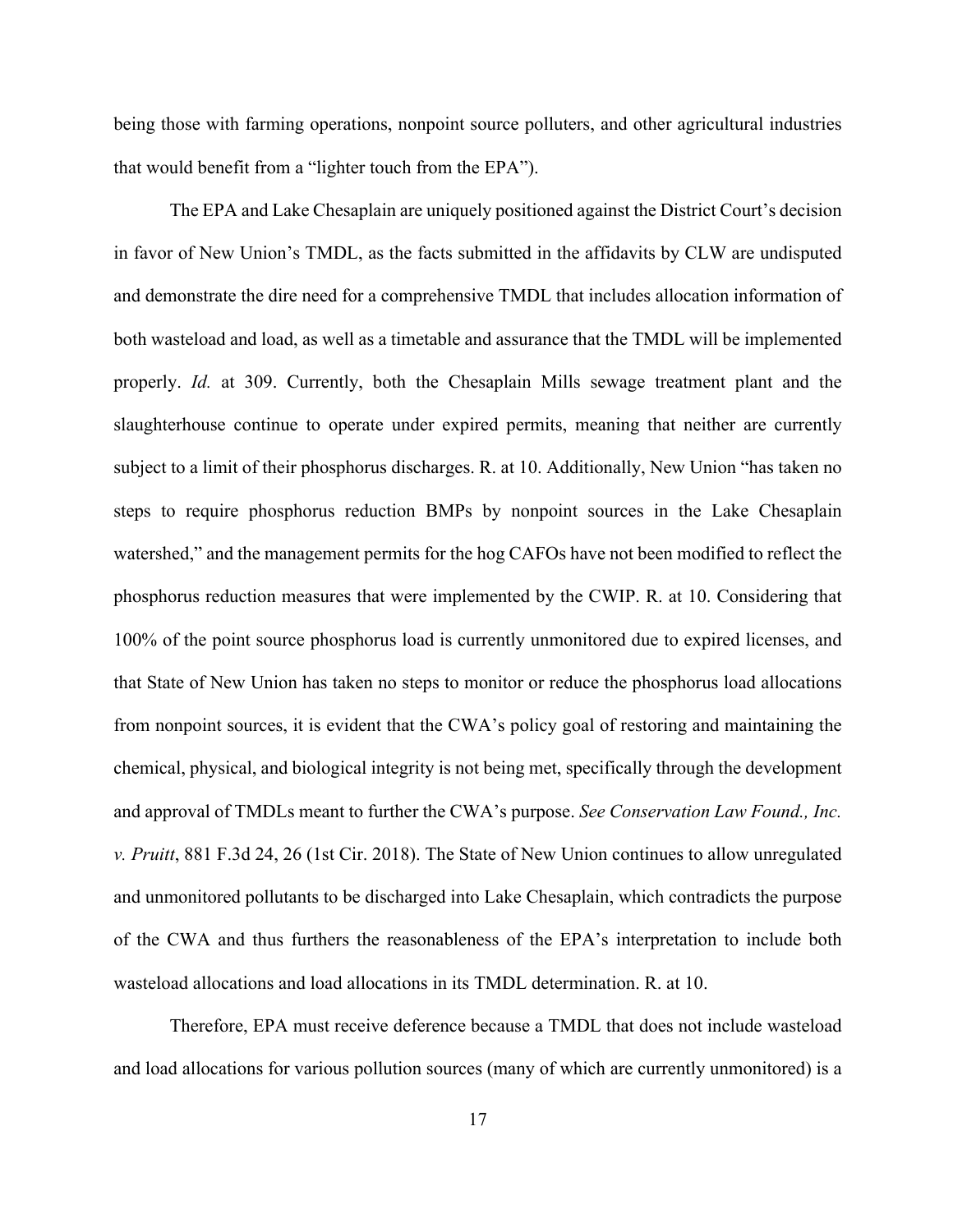direct contradiction to the available science and technology in place that should be used to collect data and monitor the health of an impaired water that is currently being polluted with little action by the state to prevent it. *See Am. Farm Bureau Fed'n*, 792 F.3d at 310. Additionally, New Union, in its lack of action, is doing little to share the responsibility with the EPA of making sure that pollutants being discharged into Lake Chesaplain are not violating the standard set forth in the TMDL. *Id.* at 299; *see* R. at 10.

It is within the EPA's rights to enforce the inclusion of wasteload and load allocations in its plan for a rational and comprehensive TMDL policy that will reverse the damage that New Union has and continues to inflict upon Lake Chesaplain. *See Pronsolino v. Nastri*, 291 F.3d 1123, 1132 (9th Cir. 2002). Just as the nonpoint source polluters, agricultural industries, and farming operations were declared the "losers" in their fight for a "lighter touch" from the EPA in *American Farm Bureau,* so too are the Chesaplain Mills STP, slaughterhouse, and unmonitored nonpoint sources that continue to violate the primary policy purposes of the CWA. R. at 9.

Therefore, this Court should reverse the District Court's decision in favor of the State of New Union, and instead rule that EPA's rejection of the State of New Union's TMDL is justified, and the EPA's interpretation of "total maximum daily load" to include wasteload and load allocations for point and nonpoint sources is a permissible interpretation of CWA § 303(d) based in the scientific expertise of the EPA. R. at 14.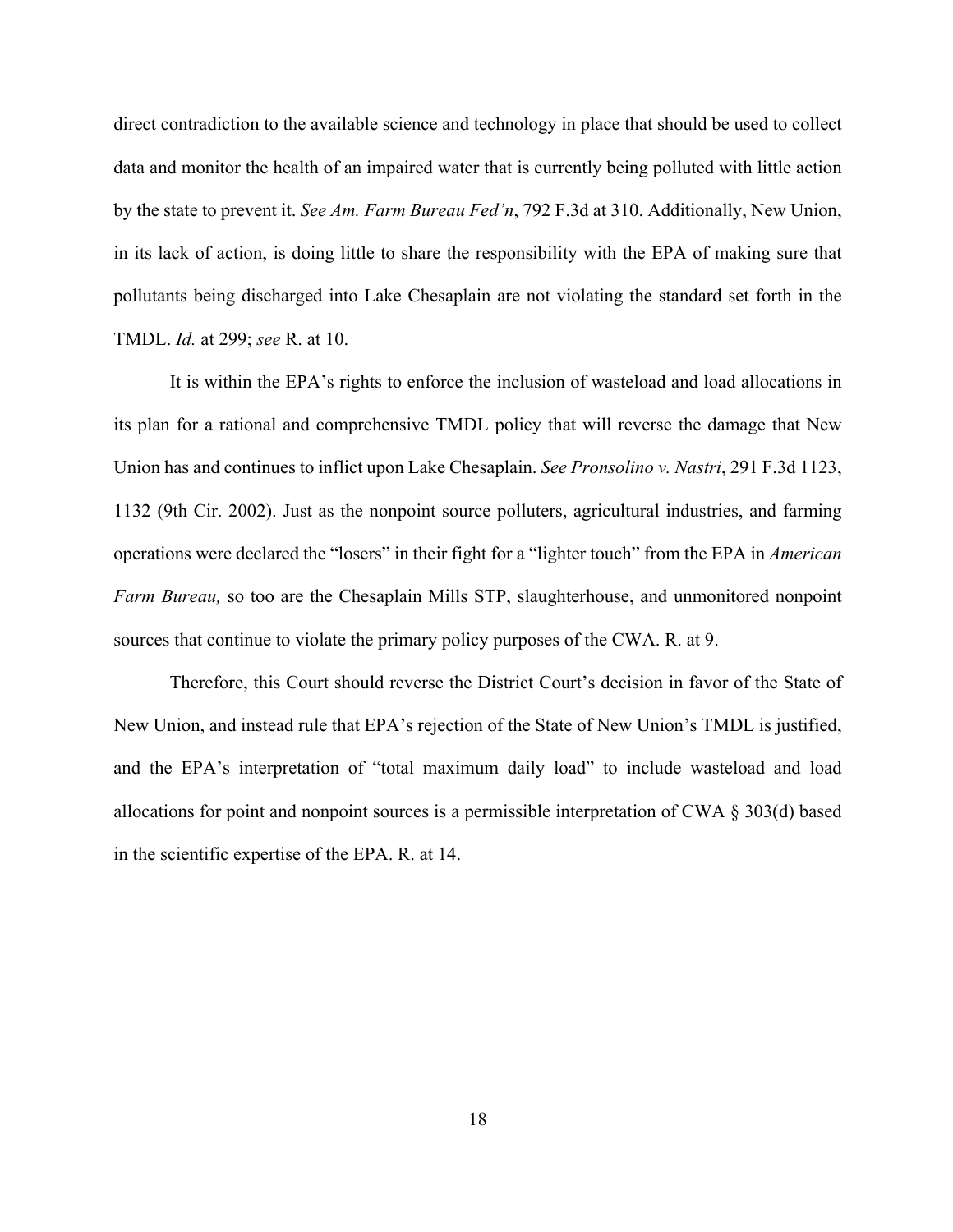**III. EPA's Adoption of the Lake Chesaplain TMDL Consisting of Annual Pollution Loading Reduction to be Phased in Over Five Years Violates CWA § 303(d) Because the TMDL Is Not Provided in Daily Terms and the Adoption of the Phased TMDL Does Not Meet the Requirements Necessary to Achieve CWA Water Quality Standards.** 

Under *Chevron* deference, this Court must find the EPA's adoption of the Lake Chesaplain TMDL consisting of annual pollution loading reduction to be phased over five years as a violation of the CWA § 303(d) because it does not meet the clear, unambiguous intent of Congress in using the term "daily" as opposed to "annual." *See Chevron*, 467 U.S. at 842. Even if this Court finds ambiguity in Congress's intent, the EPA's interpretation is impermissible because the adoption of a phased TMDL does not meet the requirements necessary of a TMDL to ensure that water quality standards are achieved for Lake Chesaplain. *See id.* at 844; *see also* R. at 14.

A. This Court should not grant deference to the EPA because the EPA's use of "annual" rather than "daily" terms and "phased reductions" rather than "maximum loads" in its TMDL violate the plain meaning of CWA § 303(d).

Under a *Chevron* analysis, the EPA's interpretation violates the plain meaning of CWA  $\S$ 303(d) by the use of annual terms rather than daily terms in the EPA's TMDL; therefore, it must be changed to or represented additionally in daily terms, and this Court cannot grant the EPA deference in its interpretation. *See Chevron*, 467 U.S. at 842; R. at 15. Additionally, the implementation of phased percentage reduction in loadings does not reflect the plain meaning of the term "maximum load," and must be altered to accurately reflect the definition of "total maximum daily load" as Congress intended. R. at 15.

The word "daily" is defined as "occurring or being made, done, or acted upon every day." *Daily, Merriam-Webster*, https://www.merriam-webster.com/dictionary/daily (last visited Nov. 2, 2021). Contrastingly, the word "annually" is defined as "once a year; each year." *Annually*, *Merriam-Webster*, https://www.merriam-webster.com/dictionary/annually (last visited November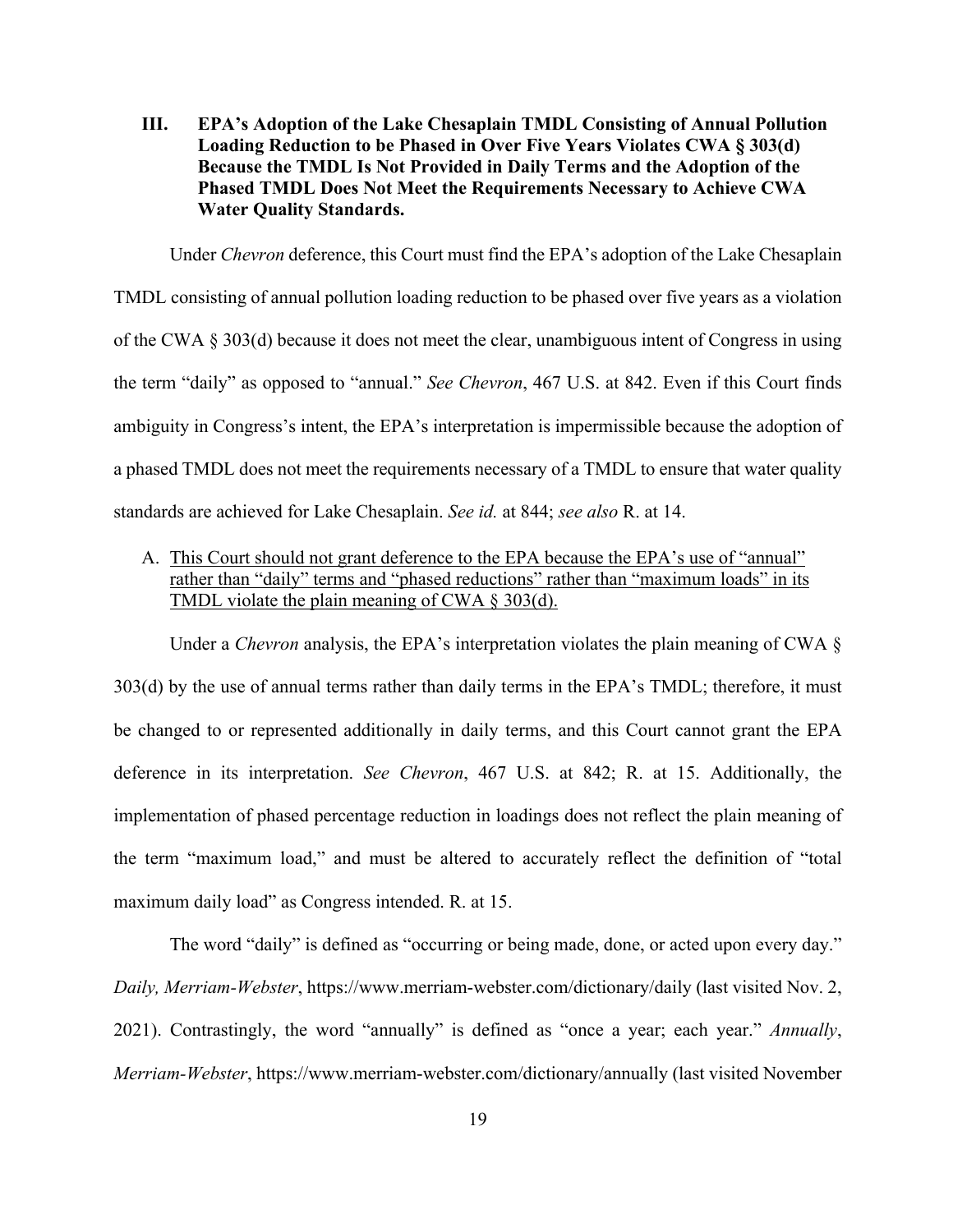2, 2021). In *Friends of the Earth*, the D.C. Circuit considered and recognized the key difference between the terms "daily" and "annually" in relation to TMDLs. 446 F.3d at 144 (holding the CWA unambiguously required establishment of daily loads, and therefore EPA could not approve seasonal or annual loads). In recognizing this difference, the court determined that the plain meaning of the terms "annual" and "seasonal" could not logically substitute for the term "daily," seeing as "daily" implies "every day." *Id*. The court even cited to Biblical text, stating that "[g]ive us this day our daily bread" is not a prayer for seasonal or annual sustenance, but rather, everyday sustenance. *Id.* Furthermore, under the negative-implication cannon of interpretation, the expression of one thing implies the exclusion of others, meaning that the term "daily" was intentionally used in order to exclude other terms expressing different time frames, such as "annually." *Id.*

Furthermore, in *New York v. EPA*, 443 F.3d 880, 887 (D.C. Cir. 2006), the EPA determined that Congress should not need "to use superfluous words" in order to acknowledge the unambiguous intent of a term. In recognizing the EPA's determination, the court decided that the specific use of the word "any" in the phrase "any physical change" in regards to emission activity in the environment the EPA was intended to "signal expansive reach" when interpreting the Clean Air Act. *Id.* at 885. The court ruled that the natural meaning of the word "any" was clear and unambiguous in its expansive meaning that *all* activities contributing physical change should be included when implementing the statute. *Id.* Therefore, under the reasoning of the surplusage canon of interpretation, the term "any" must be given effect and could not be ignored when interpreting the phrase "any physical change." *Id.* at 886*.* 

Just as the term "daily" in *Friends of the Earth* was understood to mean "everyday" and could not be substituted by the word "annually" within the term "total daily maximum load," the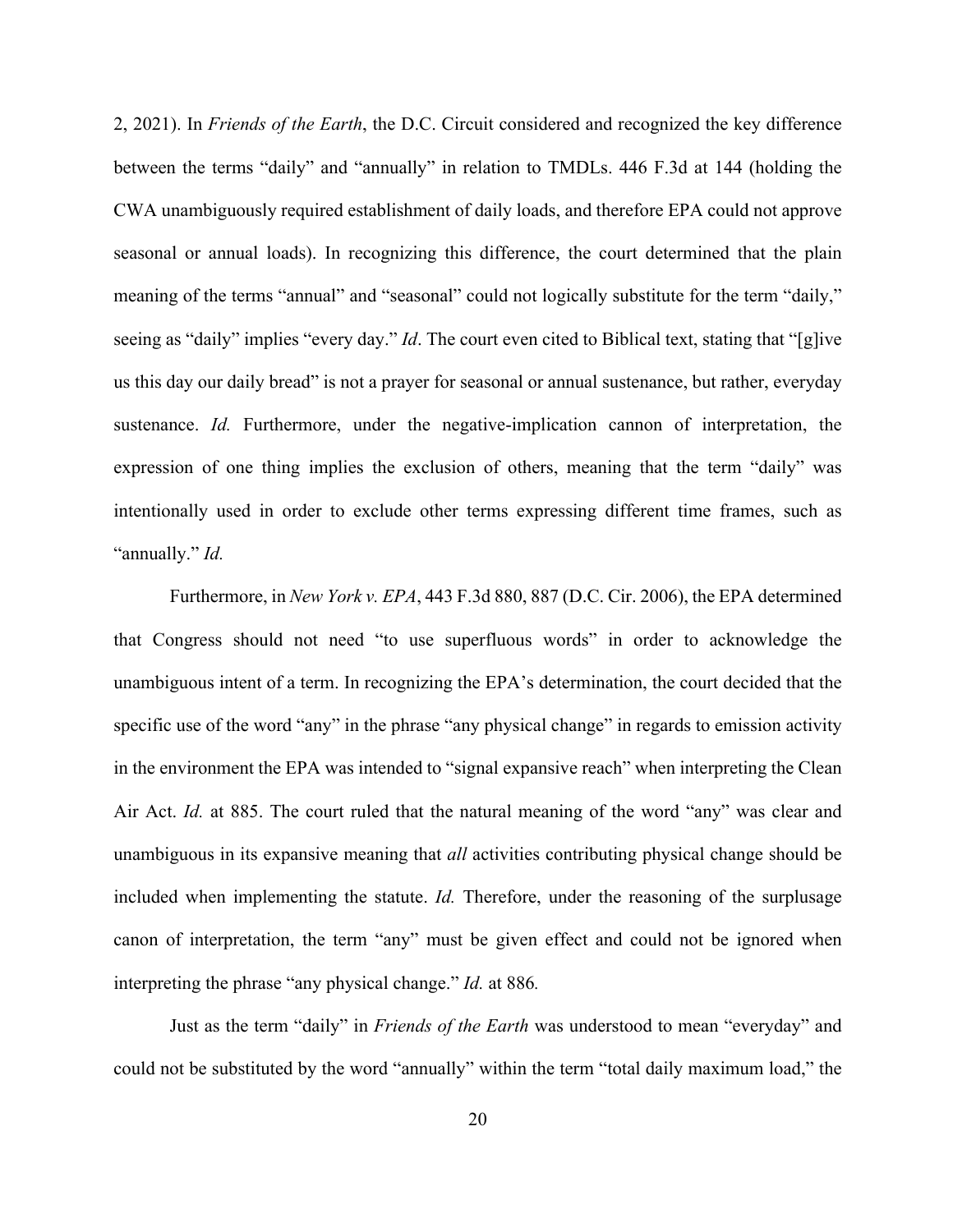term "daily" must be viewed in the same light in Lake Chesaplain's TMDL proposal. *Friends of the Earth*, 446 F.3d at 144; *see* R. at 14–15. Additionally, the explicit use of the term "daily" excludes any terms that are not synonymous with it under the negative-implication canon of interpretation, including the term "annual" limit. R. at 14–15. The terms "annual" load and "daily" load simply do not carry the same meaning, especially considering that an annual limit does not account for seasonal variations within the year itself, which is required in the definition of a TMDL. R at 15. Additionally, the EPA must acknowledge the exclusive nature of the word "daily" under the surplusage canon of interpretation to ensure it is not rendered useless, just as the term "any" must be acknowledged for its exclusive nature in the phrase "any physical change" in *New York*. 443 F.3d at 887; R. at 14–15. With this reasoning in mind, Lake Chesaplain's TMDL being proposed in terms of annual load rather than daily load violates the statute because it does not give effect to the clear and unambiguous meaning of the term "daily," rendering it useless within the term "total maximum daily load." *New York*, 443 F.3d at 884.

The plain meaning of the term "maximum load" is also not satisfied by the EPA's TMDL plan due to the proposed implementation of a phased TMDL percentage reduction plan. R. at 15; *see Nat. Res. Def. Council v. EPA*, 301 F. Supp. 3d 133, 139 (D.D.C. 2018). The plain meaning of the term "load" is previously defined by the EPA in regulation 40 C.F.R.  $\S$  130.2(e) as "[a]n amount of matter… that is introduced into the receiving water." *Nat. Res. Def. Council*, 301 F. Supp. 3d at 141–42. Furthermore, "maximum" as defined by Webster's dictionary is "an upper limit allowed be law or other authority." *Maximum*, *Merriam-Webster*, https://www.merriamwebster.com/dictionary/ maximum (last visited Nov. 8, 2021); s*ee also Gulf Power Co. v. Fed. Commc'ns Comm'n*, 669 F.3d 320, 322 (D.C. Cir. 2012) (the "maximum rate" being the limit to how much a utility may charge due to the implied meaning of "maximum"). Therefore, "maximum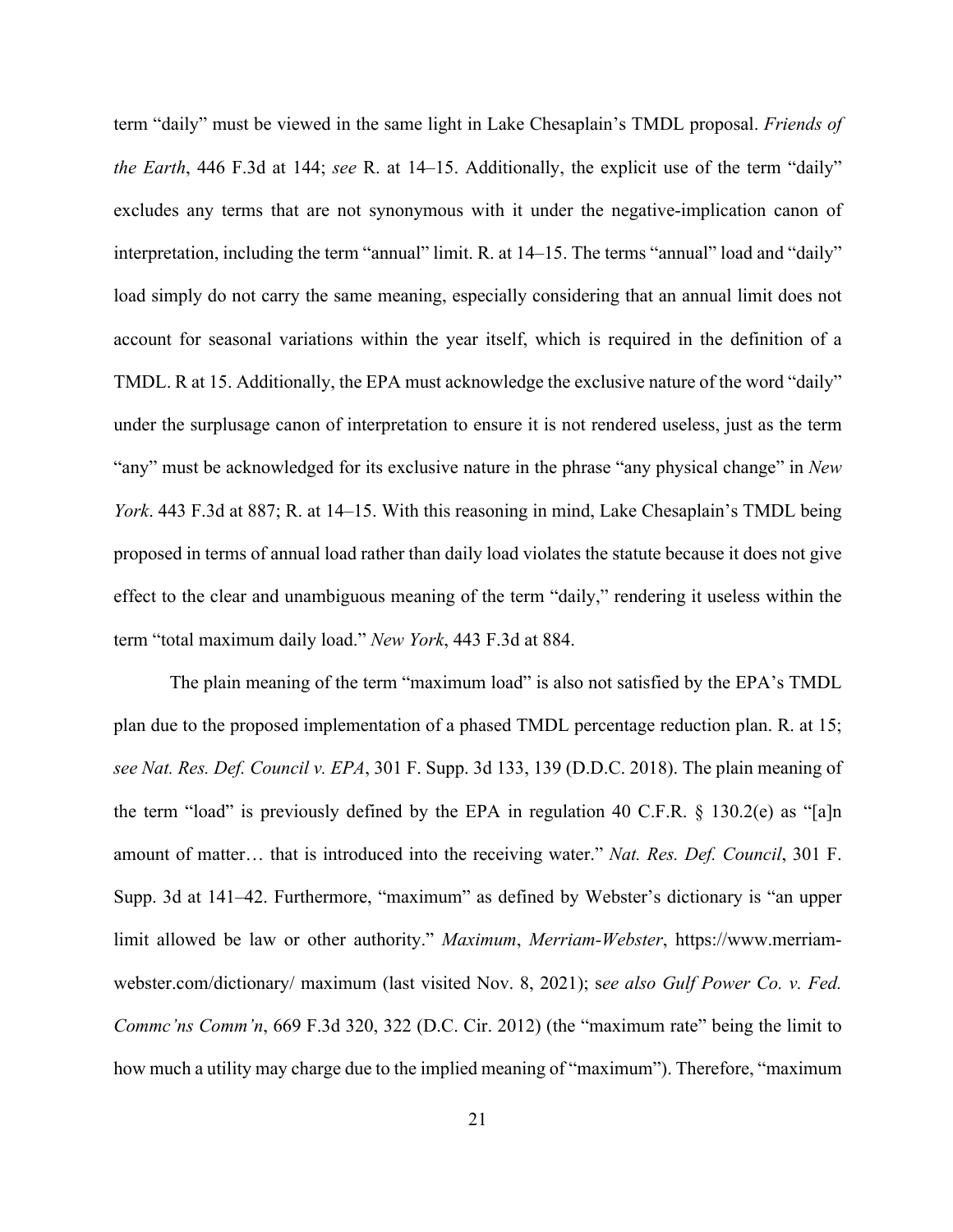load" is understood plainly and unambiguously to mean the highest amount of matter that can be introduced into receiving water without violating the water quality standards. *Nat. Res. Def. Council*, 301 F. Supp. 3d at 141.

In *Nat. Res. Def. Council*, both the District of Columbia Department of Energy and the Environment ("DOEE") and the Maryland Department of the Environment ("MDE") collected data on the amount of trash discharged into the Anacostia River every year and established a TMDL that expressed "the quantity of trash" to be removed from the river in order to comply with the river's water quality standards. *Id.* at 139. The MRDC objected to these TMDL standards, stating that expressing the TMDL in terms of trash needing to be removed, rather than the maximum amount of trash that could be added to the river, violated the CWA § 303(d) by ignoring the plain meaning of the terms "maximum" and "load." *Id.* at 141. The same sentiment was shared in the case of *Fairfield Cty. Bd. of Comm'rs v. Nally*, 143 Ohio St. 3d 93, 100 (Ohio 2005), where the "total maximum daily load" was defined as the "sum" of the wasteload allocations for point sources and load allocations for nonpoint sources and natural background.

In the case before this Court, a 35% annual phosphorus loading reduction over a period of five years does not comply with the clear and unambiguous definition of a "maximum load," nor does it comply with the clear and unambiguous direction and purpose of the CWA. R. at 15. This is because, in accordance with the ruling in *Nat. Res. Def. Council*, a phased implementation calls for the percentage of trash needing to be removed over a period of five years, while a "maximum load" specifically requires a "quantity of trash" that is to be met daily. R. at 10. Just as the term maximum load was defined as an amount of matter introduced to the water in *Nat. Res. Def. Council*, so too must the load of phosphorus into Lake Chesaplain be defined by that specific standard rather than as a percentage reduction. 301 F. Supp. 3d at 141–42.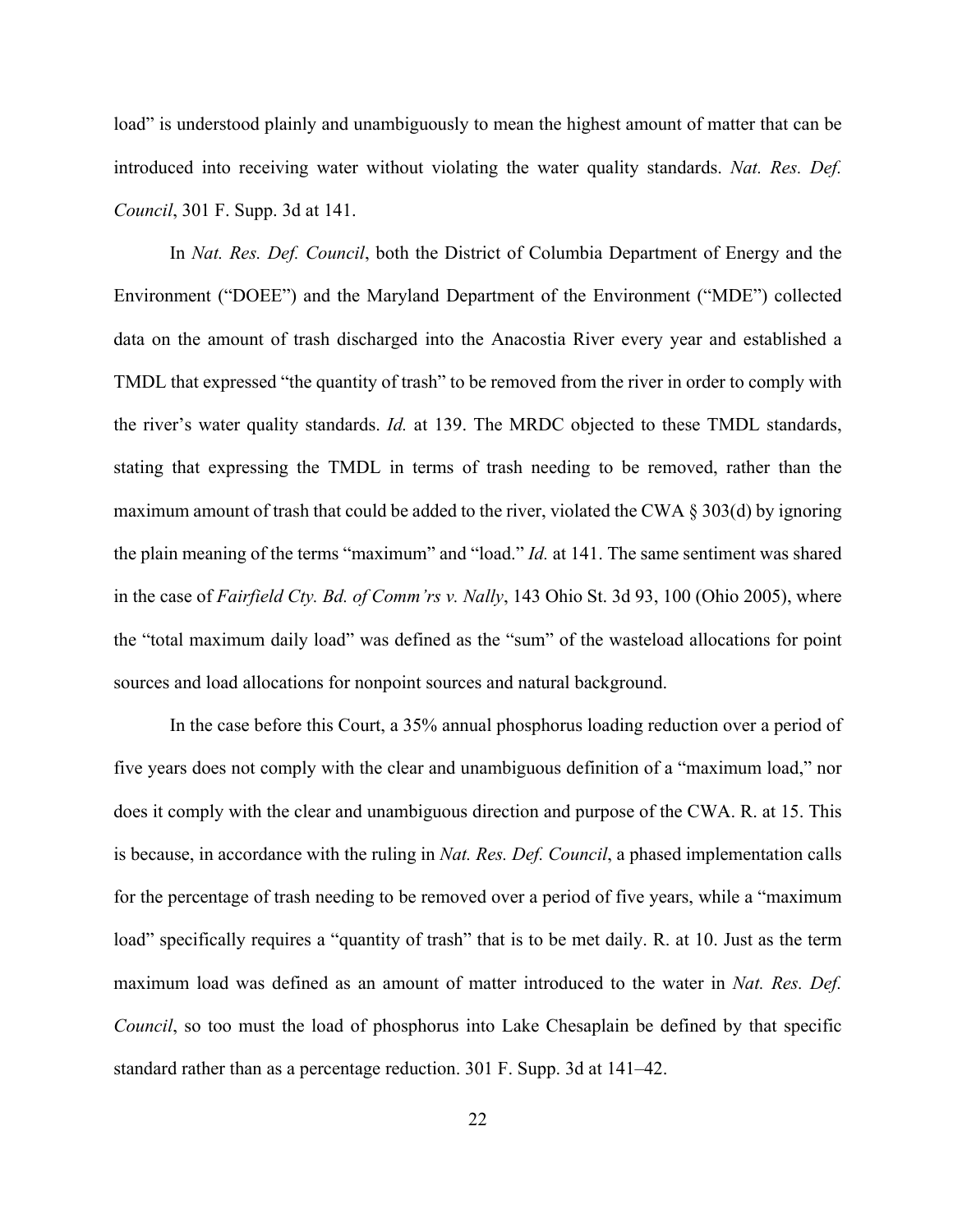The EPA itself states that all TMDLs should specifically include a daily increment which, in some instances, may be expressed in conjunction with other temporal expressions, such as "annual" or "seasonal." U.S. Environmental Protection Agency, Office of Wetlands, Oceans & Watersheds, *Options for Expressing Daily Loads in TMDLs*: *DRAFT,* vii (2007). This is because daily load targets are important in determining the progress in reducing watershed loads to levels required by the TMDL. *Id.* at 8. Daily maximum loads, compared alongside follow-up monitoring data, provides insight into whether the short-term loads are achieving the project long-term TMDL allocations. *Id.* at 6. Therefore, the exclusive use of annual terminology in TMDLs without the presence of a daily increment expressions leads to less data collection, which means less scientific monitoring of the pollutants that can be used to improve the water quality of an impaired water; something that the originators of the CWA most certainly did not intend. *Id.*

The terms "daily" and "maximum load" have plain meanings that, when placed in the context of the CWA and the term "total maximum daily load," are clear and unambiguous. R. at 10. Therefore, CWA § 303(d) is not silent to the precise question at issue, satisfying the first step of the Chevron analysis. *See Chevron*, 467 U.S. at 842,

B. Even if this Court finds ambiguity, the EPA's interpretation of CWA  $\S 303(d)$  is impermissible because it does not abide by the time limitations and policy enacted by Congress within the CWA.

If this Court finds the terms "daily" and "maximum load" within the term TMDL to be ambiguous, and therefore decides congressional intent is unclear, then this Court must move to step two of *Chevron* in deciding how much deference to grant the EPA in its interpretation of CWA § 303(d). *See Chevron*, 467 U.S. at 844. Step two of *Chevron* deference requires that a court must uphold an agency's permissible construction of a statute, but the EPA's interpretation of CWA § 303(d) is impermissible and thus should not be given deference by this Court. *Id.*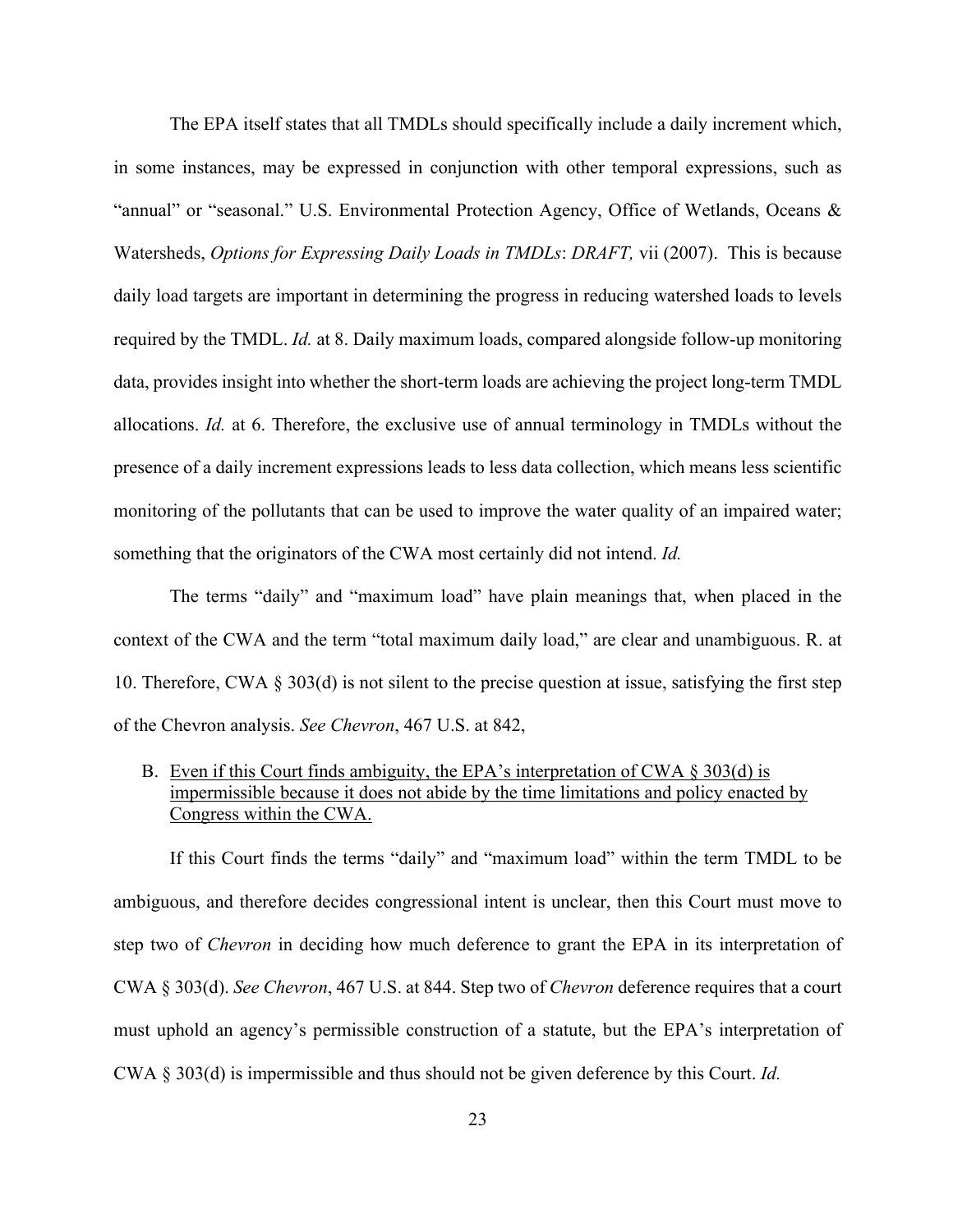The original language of the Federal Water Pollution Control Act ("FWPCA") established two stages of effluent limitations with time frames in regards to TMDL implementation, with the first being a requirement of achievement of effluent limitations through the application of the best "practicable control technology" by July 1, 1977. *Bethlehem Steel Corp. v. Train,* 544 F.2d 657, 659 (3d Cir. 1976); *see* R. at 15. The time limitations were put in place in order to "restore and maintain the chemical, physical, and biological integrity of the nation's waters to achieve a national goal that the discharge of pollutants into navigable waters would be eliminated." *Bethlehem Steel*, 544 F.2d at 658.

In *Bethlehem Steel,* Bethlehem (the pollutant-discharging petitioner), asked the EPA to grant a permit extending the deadline for achieving effluent limitations due to extensive construction required that would make the deadline impossible to meet. *Id.* at 659. The court determined that the date of July 1, 1977 was "intended by Congress to be a rigid guidepost," as supported by comments made by Senator Muskie and Representative Jones that all requirements of phased compliance and full compliance of point sources be met by that specific date. *Id.* at 661– 62. Further, while the original FWPCA House Bill contained a provision that mentioned the possibility of extensions to meet the compliance deadline, the Senate bill and final bills did not, leading to the plausible inference that Congress did not provide the EPA authorization to allow extensions past the July 1, 1977 deadline. *Id.*

With this precedent in mind, the EPA's adoption of Lake Chesaplain's five-year phased TMDL disregards the hard deadline provided by Congress. R. at 15. Allowing the EPA to grant a five-year extension to New Union disguised as a "five-year phased reduction" opposes the conclusion in *Bethlehem* as well as the CWA's goal for achievement of water quality standards by a statutory deadline that has long since passed. *Bethlehem Steel*, 544 F.2d at 661–62; *see* 33 U.S.C.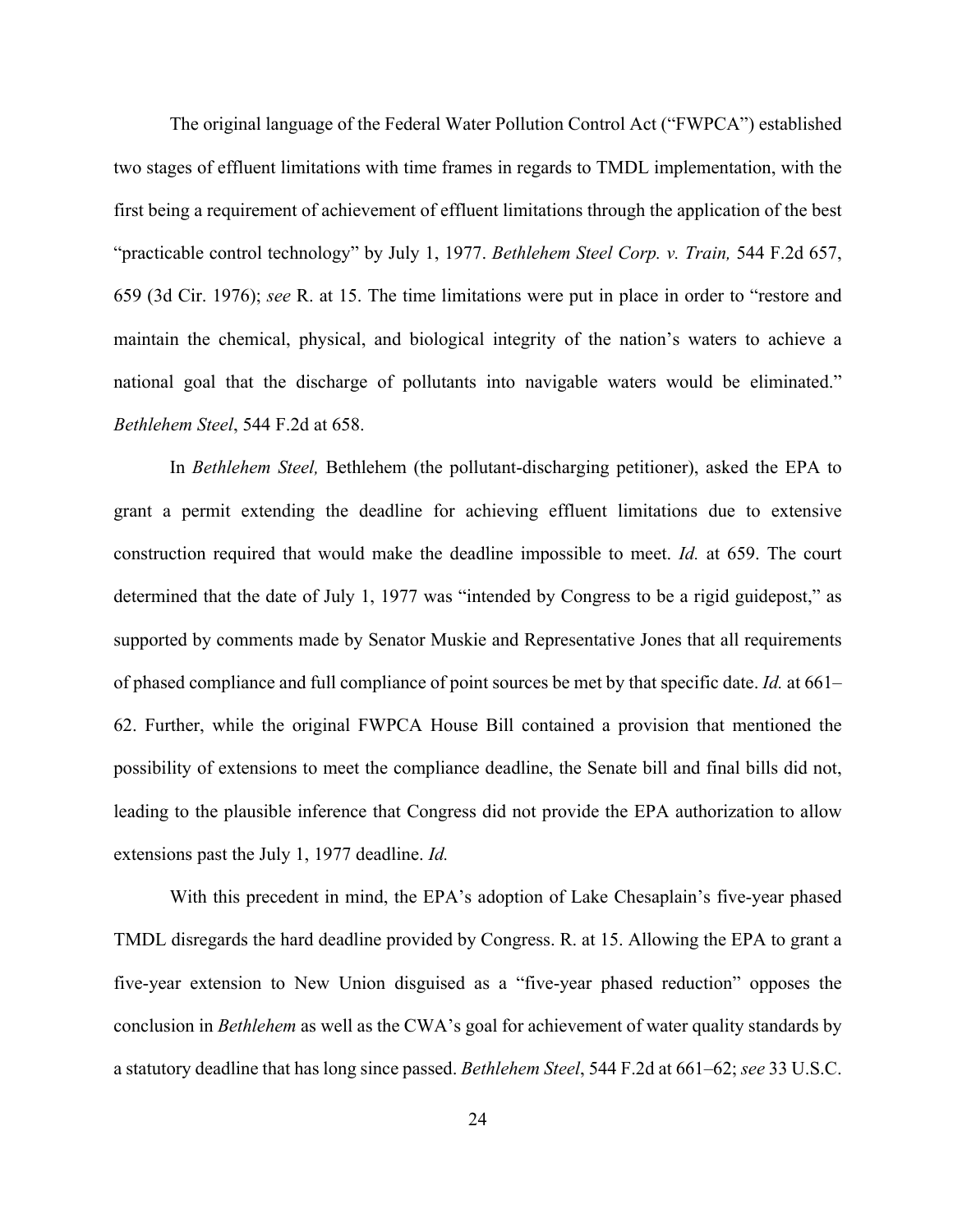§ 1313. Therefore, Congress has the broad police power under the CWA's overarching goals to uphold the original compliance deadline expressed clearly in the CWA in order to improve the water quality of Lake Chesaplain. *Bethlehem Steel*, 544 F.2d at 663.

Furthermore, other sections of the CWA, such as CWA § 309 which covers EPA enforcement, specifically include additional provisions that address the terms for granting an extension in order to achieve compliance by the earliest possible date. 33 U.S.C. § 1319. CWA §  $301(b)(1)(C)$  differs from these sections in that there are no guidelines mentioned for purposes of extending compliance for effluent limitations. 33 U.S.C. § 1311(b)(1)(C); *see* R. at 15. When this exclusion is considered under the omitted-case canon, which determines that a matter not addressed in text is a matter that does not apply, it is apparent that extension guidelines were intentionally omitted from CWA  $\S 301(b)(1)(C)$  and shall not be considered in order to comply with the text of the CWA*.* 33 U.S.C. § 1311(b)(1)(C); *see Bethlehem Steel*, 544 F.2d at 658.

EPA's construction of the phrase "total maximum daily load" to allow for phased percentage reduction in phosphorus loadings is an impermissible interpretation of CWA § 301(b)(1)(C). 33 U.S.C. § 1311(b)(1)(C); *see* R. at 15. Therefore, this Court should not defer to the EPA's interpretation in that it is an impermissible interpretation of the statute.

## **IV. EPA's Adoption of a Credit for Anticipated BMP Pollution Reductions to Reduce the Stringency of Wasteload Allocations for Point Sources for Implementation of the Lake Chesaplain TMDL Was Arbitrary and Capricious Due to the Lack of Assurance of BMP Implementation.**

The District Court's denial of CLW's motion for summary judgment was fatally flawed for two significant reasons: first, the "reasonable assurance" provisions contained in EPA, *Guidance for Water Quality-based Decisions: The TMDL Process* (1991) ("TMDL Guidance Document") are entitled to judicial deference, and second, under the reasonable assurance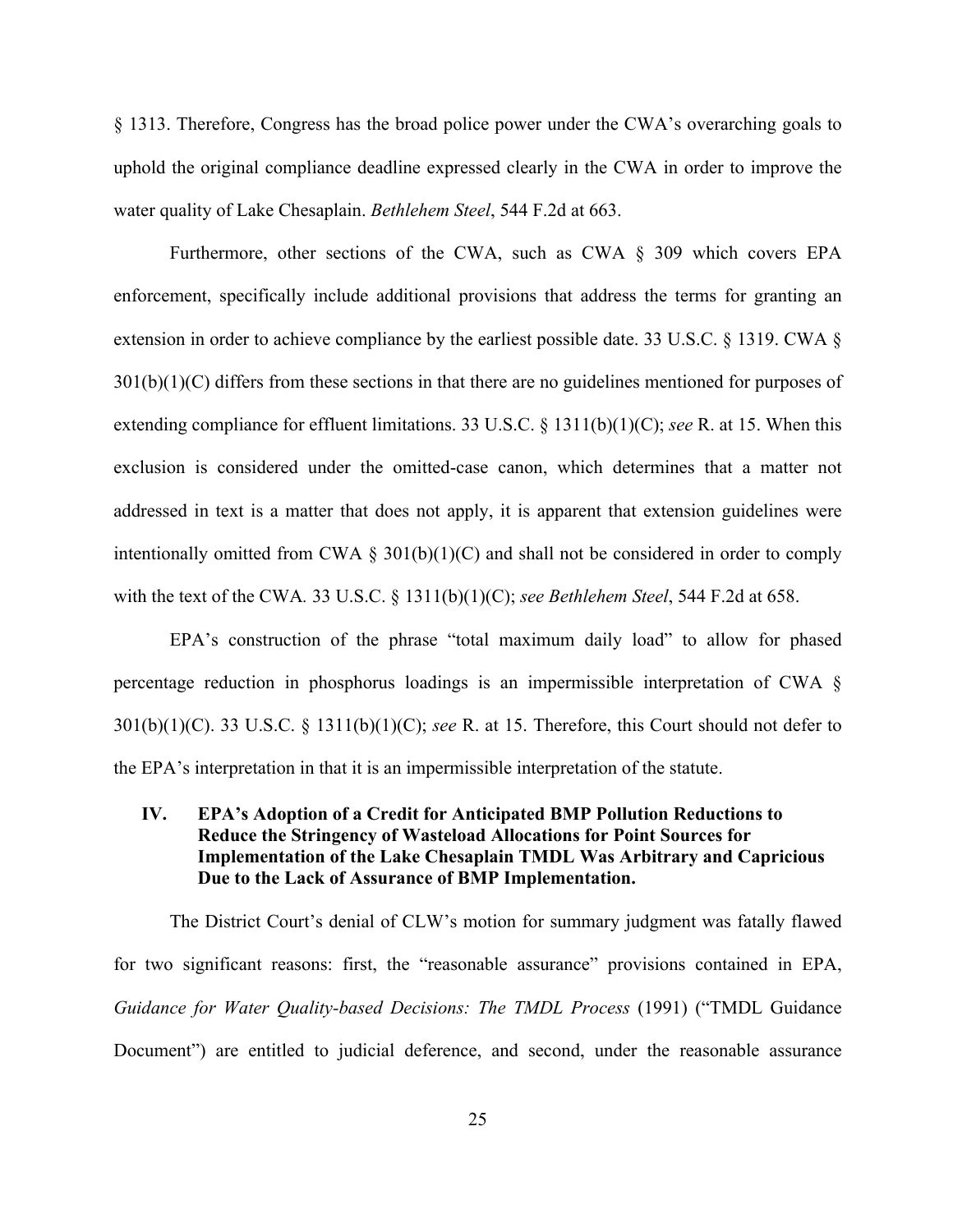standard, the EPA's allocation of credit based on the State on New Union's non-existent BMP is arbitrary and capricious as a matter of law.

As a preliminary matter, the Guidance Document at issue constitute "non-legislative rules" that are not subject to notice and comment requirements under the APA. *Perez v. Mortg. Bankers Ass'n,* 575 U.S. 92, 92 (2015); *see* 5 U.S.C. § 553(b)(3)(A). An agency can announce an interpretation of an existing substantive regulation without advance warning and in pretty much whatever form it chooses. *Kisor v. Wilkie*, 139 S. Ct. 2400, 2434 (2019). Indeed, contrary to the District Court's conclusory assumption, not all agency rules must be issued through the noticeand-comment process. R. at. 16. Internal agency guidance documents, like the EPA's TMDL Guidance Document at issue here, fall under the umbrella of an "interpretive rule," and is therefore exempt from the rigors of notice and comment. *Reno v. Koray,* 515 U.S. 50, 52 (1995). Though, just because the TMDL Guidance Document does not need to satisfy the notice and comment requirements under the APA does not mean it is not entitled to judicial deference.

### A. The District Court erred in refusing to review the EPA's allocation of credit under the "reasonable assurance" standard because the TMDL Guidance Document is entitled to judicial deference under *Auer*.

The District Court relies on *Chevron* to surmise the "reasonable assurance" standard created in the TMDL Guidance Document is not entitled to *any* form of judicial deference because it was adopted through a non-legislative rule; however, this reasoning hinges on a meritless "all or nothing" interpretation of Chevron and disregards dispositive Supreme Court precedent. R. at 16. While it may be true that *Chevron* deference is predominantly limited to legislative rules, it does not mean non-legislative rules receive no deference at all. *See generally, Mead Corp.*, 533 U.S. at 221.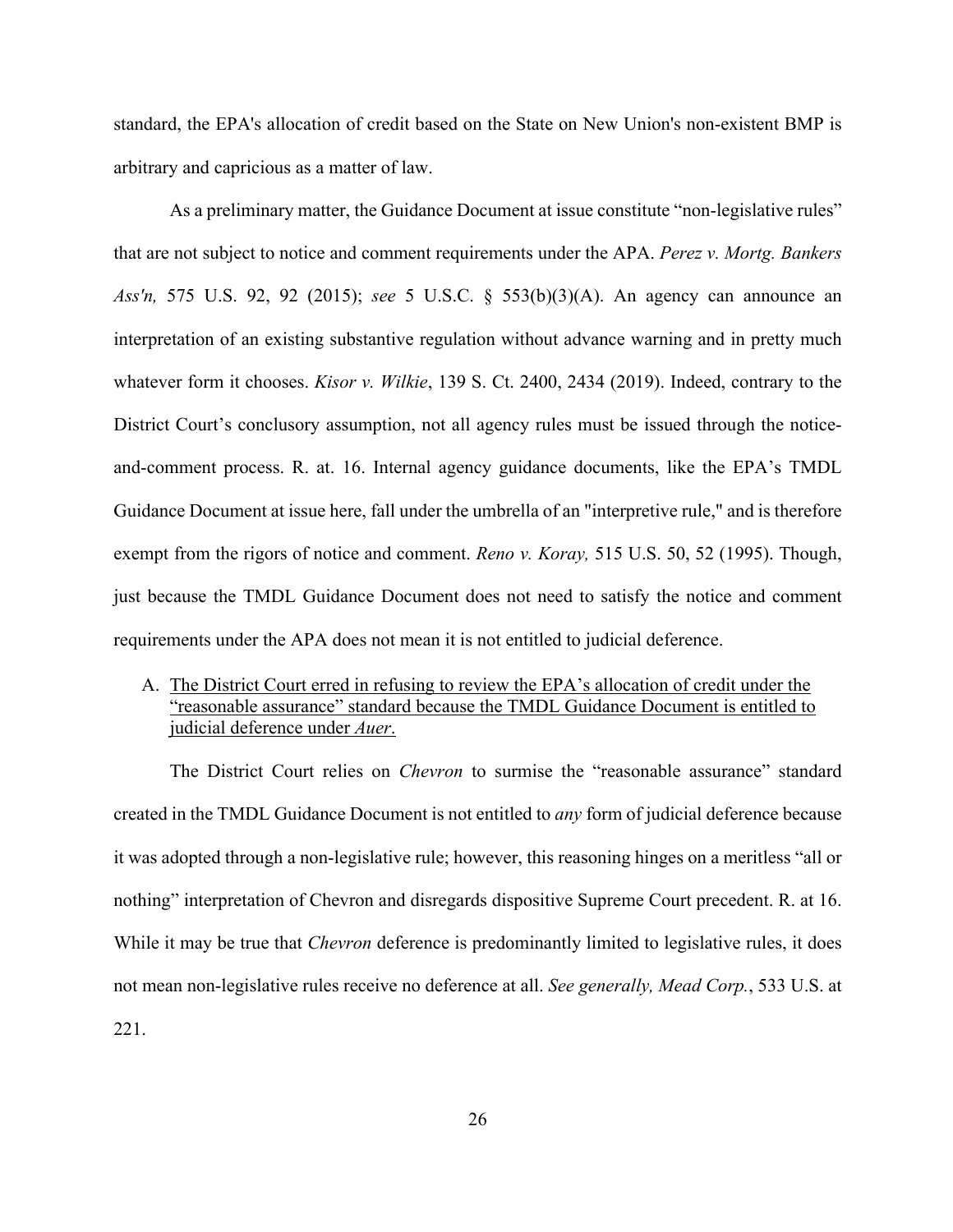The United States Supreme Court in *Mead Corp.* recognized that in some limited scenarios, *Chevron* deference may still apply even if a rule was promulgated without notice and comment. *Mead Corp.*, 533 U.S. at 221; *see e.g.*, *NationsBank of N. C., N.A. v. Variable Annuity Life Ins. Co*., 513 U.S. 251, 256–57 (1995) (holding that the fact that a tariff classification was not a product of a formal process does not alone bar the application of deference under *Chevron*). Nevertheless, even if this Court finds *Chevron* deference is improper, an agency's interpretation of its own rules, even when promulgated in the form of a non-legislative rule, continues to warrant controlling judicial review. *See generally Auer v. Robbins*, 519 U.S. 452 (1997). Indeed, the Court has unambiguously expressed that an agency document that lacks force of law, like the guidance document at-issue here, are entitled to deference under *Auer*.

In *Kisor*, the Court detailed three factors that must be met in order for *Auer* deference to apply to regulatory interpretations: first, the regulatory interpretation must be one actually made by the agency in the agency's "authoritative" or "official position;" second, the agency's interpretation must in some way implicate its substantive expertise; and third, an agency's reading of a rule must reflect "fair and considered judgment" to receive *Auer* deference. 139 S. Ct. at 2417. If all three prongs are met, then the court is *required* to give controlling weight to an agency's interpretation of its ambiguous regulation. *Id.* Here, the EPA TMDL Guidance Document is entitled to deference under *Auer.*

First, it is undeniable that the EPA's TMDL Guidance Document was made by the EPA in its "authoritative" or "official position" because it was published by the Assessment and Watershed Protection Division of the EPA itself. *See generally* EPA*, Guidance for Water Quality-based Decisions: The TMDL Process*(1991). Satisfying the first prong of *Auer* deference does not require the interpretive regulation to "come directly from the Secretary or his chief advisers," but instead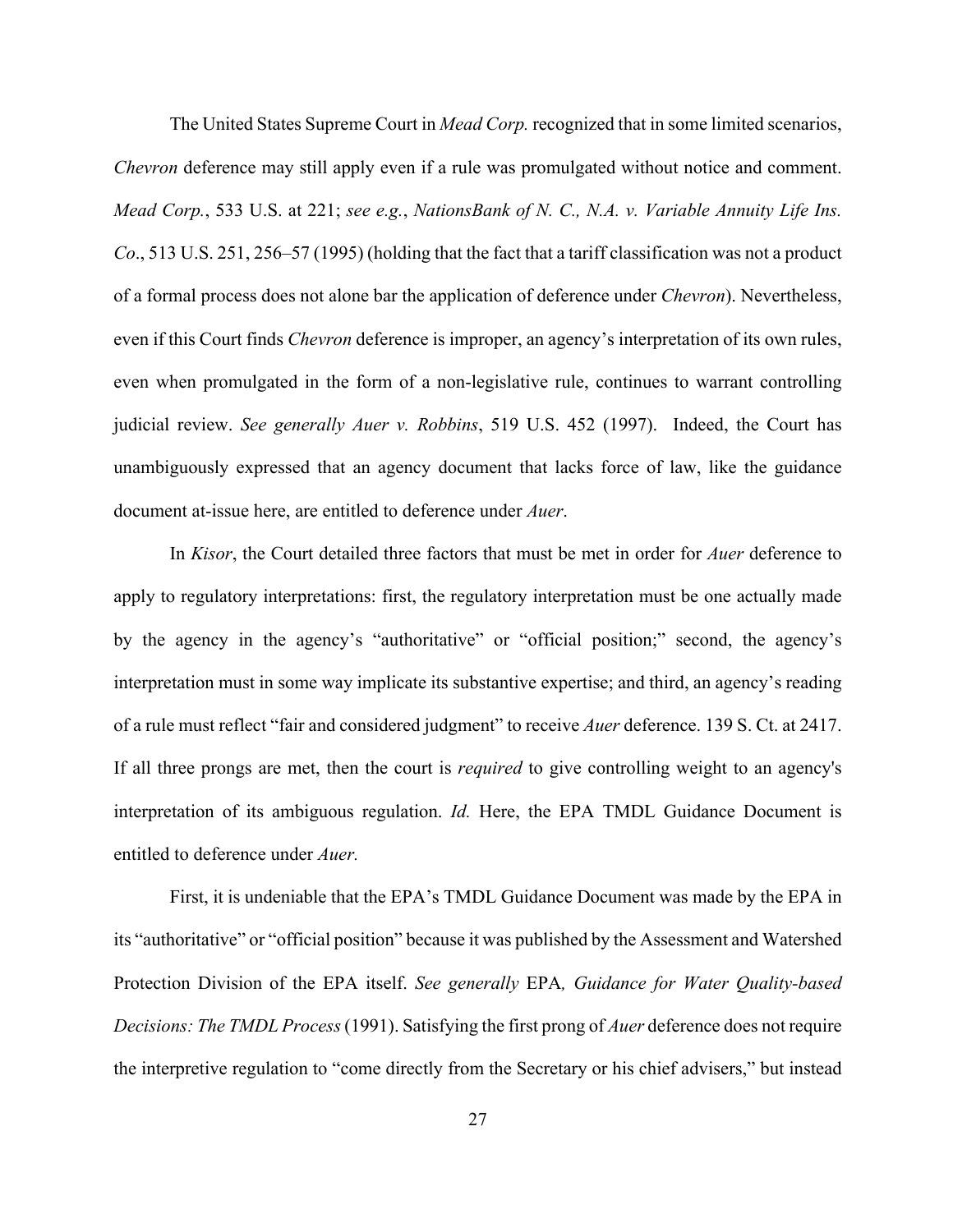merely requires that the regulation does not come from not through an "ad hoc statement not reflecting the agency's views." *Kisor,* 139 S. Ct. at 2416. The EPA's TMDL Guidance Document, although not made by the Secretary himself, at least "emanates from those actors, using those vehicles, [and is] understood to make authoritative policy in the relevant context." *Id.* Therefore, it is undisputable that the EPA TMDL Guidance Document satisfies the first prong of *Auer.*

Second, the EPA's TMDL Guidance Document and the provisions at issue are not "distant from the agency's ordinary duties" nor do they "fall within the scope of another agency's authority." *Id.* at 2417 (internal citations omitted). It is common knowledge that the EPA is responsible for the proper administration of the CWA § 303(d). 33 U.S.C. § 1313(d). Section 303(d) of the CWA establishes the TMDL process to provide for more stringent water qualitybased controls when technology-based controls are inadequate to achieve State water quality standards. EPA, *Guidance for Water Quality-based Decisions: The TMDL Process* at 1 (1991). It logically follows that the EPA's TMDL Guidance Document reasonably implicates the EPA's substantive expertise, therefore satisfying the second *Auer* prong.

Third, and finally, the EPA's TMDL Guidance Document reflects "fair and considered judgment." The "reasonable assurance" provisions included in the TMDL Guidance Document are not to manufacture a "convenient litigating position" or "post hoc rationalization advanced to defend past agency action against attack." *Kisor*, 139 S. Ct. at 2417 (internal citations omitted). Rather, the EPA TMDL Guidance Document was "created to explain the programmatic elements and requirements of the TMDL processes established by section 303(d) of the Clean Water Act and by EPA's Water Quality Planning and Management Regulations (40 CFR Part 130)." EPA, *Guidance for Water Quality-based Decisions: The TMDL Process* at 1 (1991).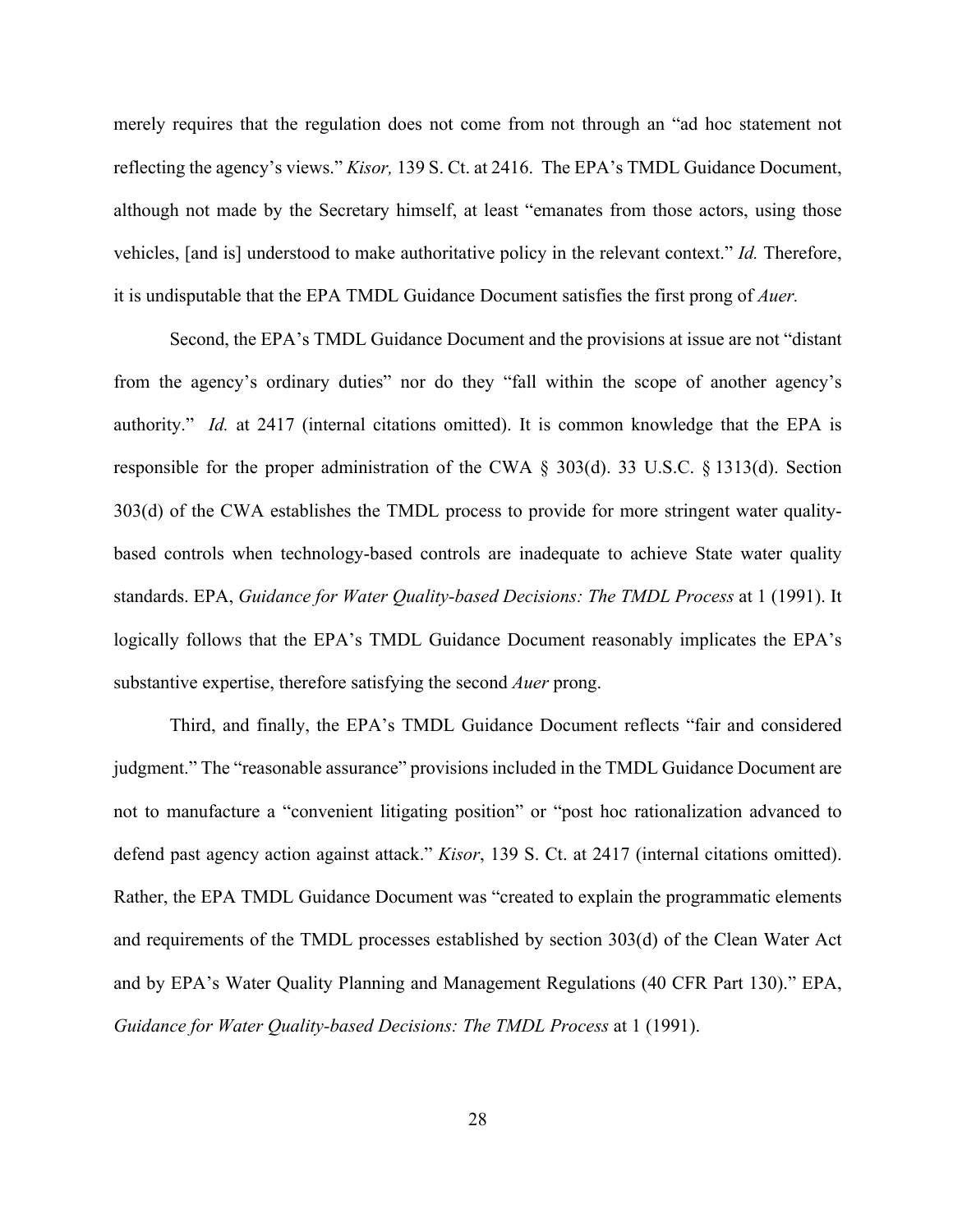In fact, the text of Section 303(d) is *completely silent* as to the question at issue; CWA § 303(d) sets out no test, definition, or other analytic tools to allow a court to ascertain what considerations are made before awarding credit for nonpoint source BMP pollutant loading reductions based on the statute alone. *See generally* 33 U.S.C. § 1313(d). Nor do the history and purpose of CWA § 303(d) reveal any guidance or precedent on the issue. *Id.* In light of this information, the TMDL Guidance Document satisfies the third prong of the *Auer* test, because it reflects a "fair and considered judgment." Thus, the District Court erred in refusing to give deference to the EPA's "reasonable assurance" standard because the TMDL Guidance Document was entitled to deference under *Auer*.

### B. Under the reasonable assurance standard, the EPA's allocation of credit based on the State of New Union's non-existent BMP is arbitrary and capricious.

Section 706 of the APA provides that in all cases agency action must be set aside if the action was arbitrary, capricious, an abuse of discretion, or otherwise not in accordance with law or if the action failed to meet statutory, procedural, or constitutional requirements. *See United States v. Bean*, 537 U.S. 71, 77 (2002); *see also Citizens to Pres. Overton Park, Inc. v. Volpe*, 401 U.S. 402, 404 (1971); 5 U.S.C. § 706(2)(A)–(D).

Here, the EPA's decision to allocate credit based on the State of New Union's non-existent BMP is arbitrary and capricious because it is in direct violation of the binding "reasonable assurance" standard promulgated by the EPA's TMDL Guidance Document. According to the EPA's own binding Guidance Document, in order to take credit for nonpoint source BMP pollutant loading reductions, there must be a "reasonable assurance" that the reductions will in fact be achieved. *See* R. at 16; *see also* EPA, *Guidance for Water Quality-based Decisions: The TMDL Process* at 15, 24 (1991). The State of New Union has no intention, nor has it *shown* any intention to require implementation of BMPs. R. at 16. Worse, in the two years since the adoption of the